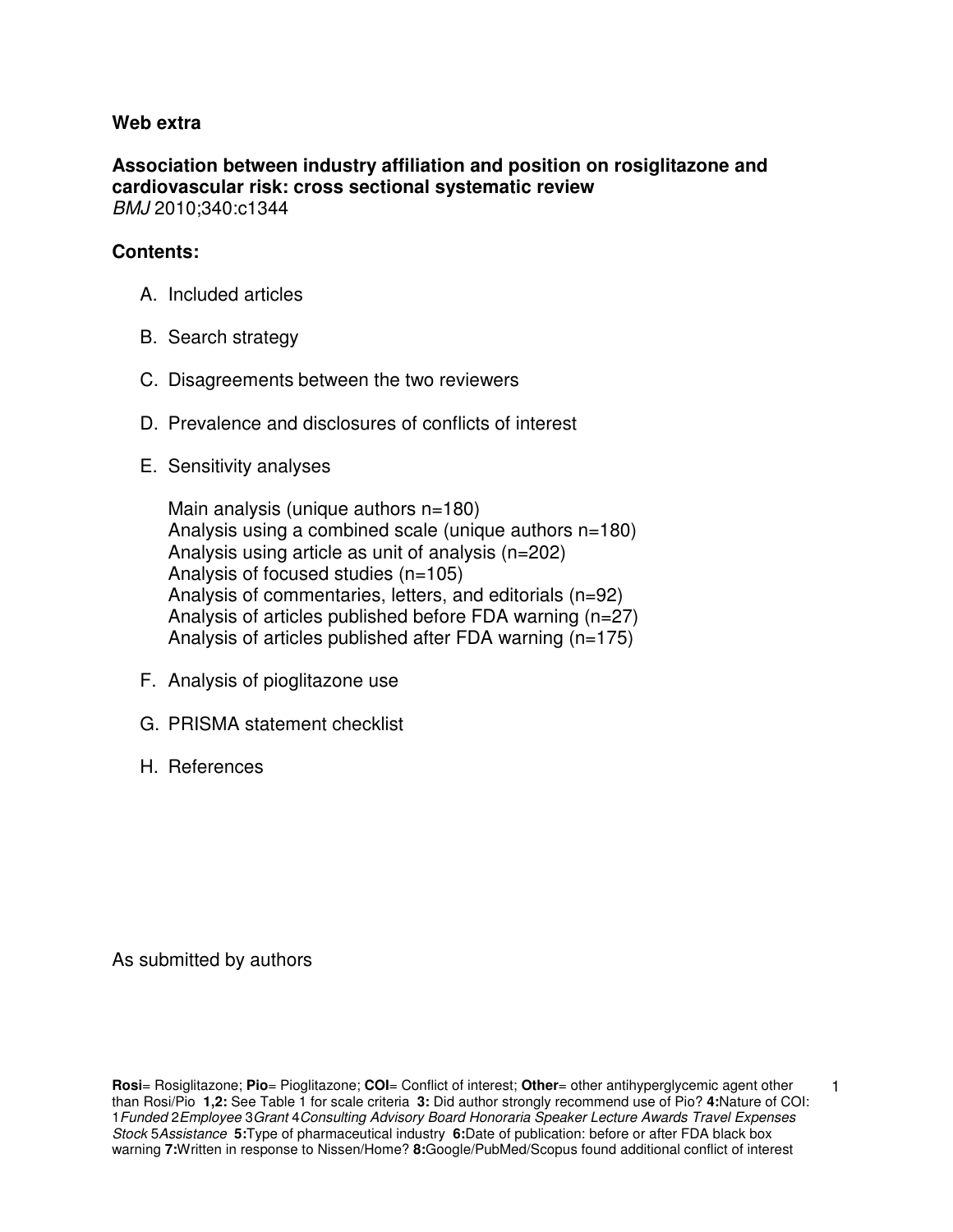# **A: Included articles**

|                           |                           | Rosi/ Risk of |                       | Pio              |         | COI        | <b>COI</b>        |                       | FDA <sup>6</sup>  |           |                                        |
|---------------------------|---------------------------|---------------|-----------------------|------------------|---------|------------|-------------------|-----------------------|-------------------|-----------|----------------------------------------|
| Author                    | Type                      | Мľ            | Rosi Use <sup>2</sup> | Use <sup>3</sup> |         | COI stated | type <sup>4</sup> | Industry <sup>5</sup> |                   |           | Focus <sup>7</sup> Google <sup>8</sup> |
| Acharya <sup>1</sup>      | Review                    | Unfavorable   | Neutral               | No               | No      | Yes        | 0                 | None                  | After             | Yes       | No                                     |
| Ajjan <sup>2</sup>        | Review                    | Neutral       | Neutral               | Yes              | No      | Yes        | <b>O</b>          | None                  | After             | No        | No                                     |
| Ajjan <sup>3</sup>        | Review                    | Favorable     | Favorable             | No               | Yes     | Yes        | 4                 | Rosi,Pio              | After             | Yes       | No                                     |
| Alexander <sup>4</sup>    | Retrospective             | Neutral       | Neutral               | No               | No      | Yes        | 0                 | None                  | After             | No        | No                                     |
| Andraca <sup>5</sup>      | Guidelines                | Neutral       | Neutral               | No               | No      | No         | 0                 | None                  | After             | No        | No                                     |
| Anonymous <sup>6</sup>    | Review                    | Unfavorable   | Unfavorable           | No               | No      | No         | 0                 | None                  | After             | Yes       | No                                     |
| Barnett <sup>7</sup>      | Review                    | Neutral       | Favorable             | Yes              | Yes     | Yes        | 5                 | Pio                   | After             | Yes       | No                                     |
| Barry <sup>8</sup>        | Review                    | Neutral       | Neutral               | No               | No      | Yes        | 0                 | None                  | After             | No        | No                                     |
| Baxter <sup>9</sup>       | Review                    | Neutral       | Neutral               | No               | No      | No         | 0                 | None                  | After             | No        | No                                     |
| Betteridge <sup>10</sup>  | Review                    | Unfavorable   | Neutral               | Yes              | Yes     | Yes        | 3,4               | All                   | After             | Yes       | No                                     |
| $Bijl^{11}$               | Review                    | Unfavorable   | Unfavorable           | No               | No      | No         | 0                 | None                  | After             | Yes       | No                                     |
| Bilous <sup>12</sup>      | Editorial                 | Favorable     | Favorable             | No               | Yes Yes |            | 4                 | All                   | After             | Yes       | No                                     |
| Blake <sup>13</sup>       | Review                    | Neutral       | Neutral               | No               | Yes     | Yes        | 4                 | Other                 | After             | No        | No                                     |
| Bloomgarden <sup>14</sup> | Review                    | Favorable     | Neutral               | Yes              | Yes     | No         | 4                 | All                   | After             | No        | Yes                                    |
| Bloomgarden <sup>15</sup> | Commentary                | Favorable     | Neutral               | No               | Yes     | No         | 4                 | All                   | After             | Yes       | Yes                                    |
| Bloomgarden <sup>16</sup> | Commentary                | Favorable     | Favorable             | No               | Yes     | No         | $\overline{4}$    | All                   | After             | No        | Yes                                    |
| Bolen <sup>17</sup>       | Review                    | Neutral       | Neutral               | No               | No      | Yes        | 0                 | None                  | After             | No        | No                                     |
| Bolusani <sup>18</sup>    | Review                    | Unfavorable   | Neutral               | No               | No      | No         | 0                 | None                  | After             | No        | No                                     |
| Bouhlel <sup>19</sup>     | Review                    | Neutral       | Neutral               | No               | Yes     | Yes        | З                 | Other                 | After             | No        | Yes                                    |
| Bouhlel <sup>20</sup>     | Review                    | Neutral       | Neutral               | Yes              | Yes     | Yes        | 3,4               | Rosi.Pio              | After             | No        | No                                     |
| Bourassa <sup>21</sup>    | Review                    | Neutral       | Neutral               | No               | No      | Yes        | <b>O</b>          | None                  | After             | No        | No                                     |
| Boyle <sup>22</sup>       | Commentary                | Neutral       | Neutral               | No               | Yes     | No         | 4                 | Pio                   | After             | Yes       | Yes                                    |
| Bracken <sup>23</sup>     | ∟etter                    | Favorable     | Neutral               | No               | Yes     | Yes        | 4                 | Rosi                  | <b>Before</b> Yes |           | No                                     |
| Brown <sup>24</sup>       | Review                    | Neutral       | Neutral               | Yes              | Yes     | Yes        |                   | Pio                   | After             | No        | No                                     |
| Brunton <sup>25</sup>     | Review                    | Neutral       | Neutral               | No               | Yes     | Yes        | 4                 | Other                 | After             | No        | No                                     |
| Brunton <sup>26</sup>     | Review                    | Neutral       | Neutral               | No               | Yes Yes |            | 4                 | All                   | After             | No        | No                                     |
| Burrill <sup>27</sup>     | Review                    | Unfavorable   | Unfavorable           | Yes              | No      | No         | 0                 | None                  | Before Yes        |           | No                                     |
| Calkin <sup>28</sup>      | Review                    | Neutral       | Neutral               | No               | No      | No         | 0                 | None                  | After             | No        | No                                     |
| Calvert <sup>29</sup>     | Review                    | Unfavorable   | Neutral               | No               | No      | No         | 0                 | None                  | After             | No        | No                                     |
| Cannon <sup>30</sup>      | Review                    | Neutral       | Neutral               | No               | No      | No         | 3,4               | None                  | <b>Before</b> No  |           | No                                     |
| Casscells <sup>31</sup>   | Cross-<br>sectional       | Neutral       | Neutral               | No               | No      | Yes        | 0                 | None                  | After             | Yes       | No                                     |
| Ceriello <sup>32</sup>    | Review                    | Neutral       | Neutral               | Yes              | Yes Yes |            | 1,3               | Pio                   | After             | No        | No                                     |
| Chiarelli <sup>33</sup>   | Review                    | Neutral       | Neutral               | No               | No      | No         | $\overline{0}$    | None                  | After             | No        | No                                     |
| Chieh <sup>34</sup>       | Review                    | Neutral       | Neutral               | No               | No      | No         | 0                 | None                  | After             | No        | No                                     |
| $C$ leland $35$           | Commentary                | Unfavorable   | Neutral               | No               | Yes     | Yes        | 3                 | All                   | After             | Yes       | No                                     |
| Cobitz <sup>36</sup>      | Retrospective             | Favorable     | Neutral               | No               | Yes Yes |            | 2,4               | Rosi                  | After             | Yes       | No                                     |
| Crandall <sup>37</sup>    | Review                    | Neutral       | Neutral               | No               | Yes Yes |            | 4                 | Rosi, Other           | After             | No        | No                                     |
| Cubbon <sup>38</sup>      | Review                    | Neutral       | Neutral               | Yes              | Yes Yes |            | 4                 | All                   | After             | No        | No                                     |
| Dagenais <sup>39</sup>    | <b>RCT</b>                | Neutral       | Neutral               | No               | Yes Yes |            | 3,4               | Rosi                  | After             | No        | No                                     |
| Dahabreh <sup>40</sup>    | Meta-analyses Unfavorable |               | Neutral               | No               | No      | No         | O                 | None                  | After             | Yes       | No                                     |
| Dandona <sup>41</sup>     |                           | Favorable     | Favorable             | No               | Yes Yes |            | 3,4               | All                   | After             |           | Yes                                    |
| Davis <sup>42</sup>       | Commentary<br>Editorial   | Neutral       | Neutral               | No               | Yes Yes |            | 4                 | All                   | After             | Yes<br>No | No                                     |
|                           |                           |               |                       |                  |         |            |                   |                       |                   |           |                                        |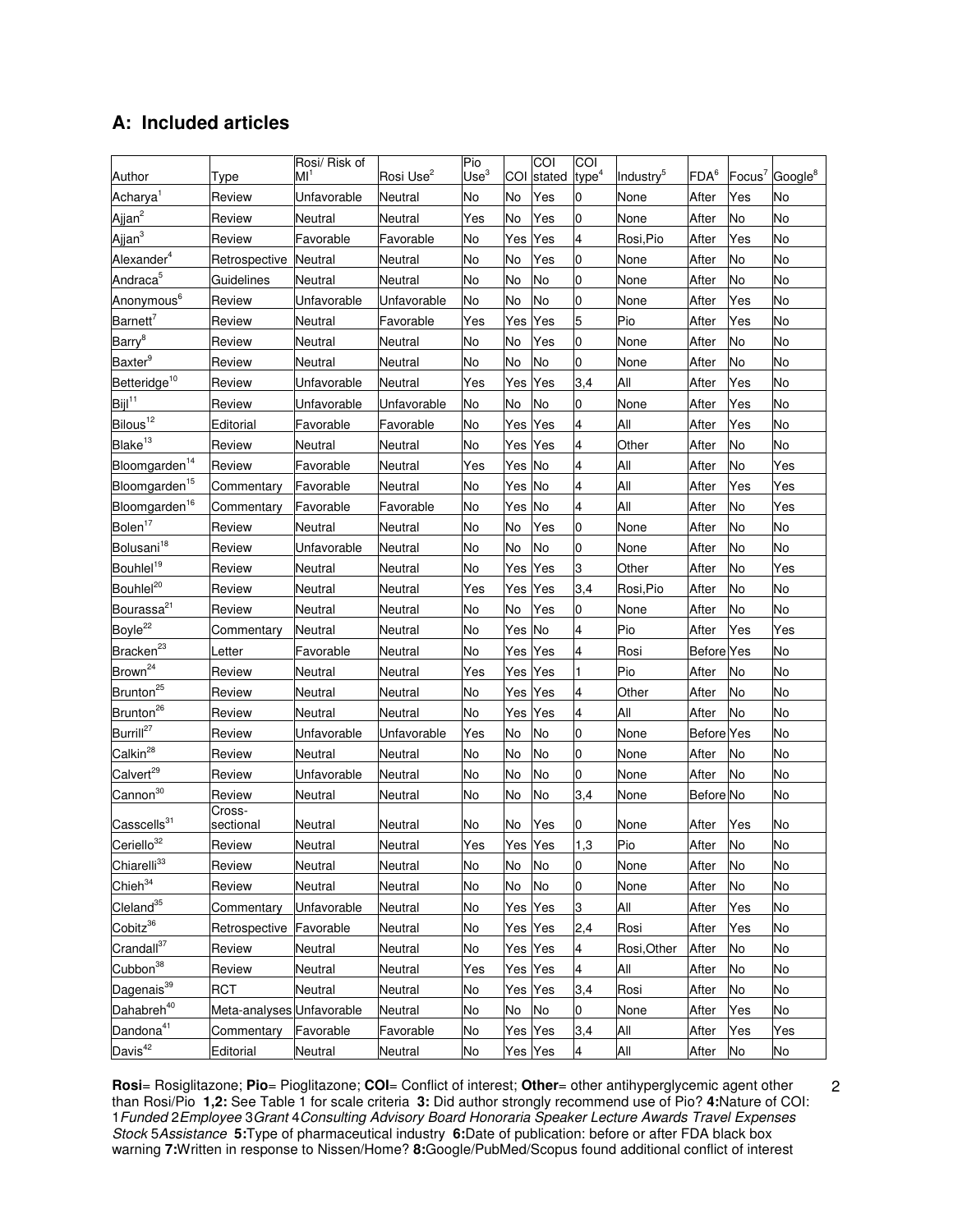|                           |                           | Rosi/ Risk of   |                       | Pio              |         | COI    | COI               |                       |                   |           |                     |
|---------------------------|---------------------------|-----------------|-----------------------|------------------|---------|--------|-------------------|-----------------------|-------------------|-----------|---------------------|
| Author                    | Type                      | MI <sup>1</sup> | Rosi Use <sup>2</sup> | Use <sup>3</sup> | COI     | stated | type <sup>4</sup> | Industry <sup>5</sup> | FDA <sup>6</sup>  | $Focus^7$ | Google <sup>8</sup> |
| Deeks <sup>43</sup>       | Review                    | Neutral         | Neutral               | No               | Yes Yes |        | 5                 | Rosi                  | After             | Yes       | No                  |
| DeMaria <sup>44</sup>     | Editorial                 | Neutral         | Neutral               | No               | No      | No     | 0                 | None                  | <b>Before</b> Yes |           | No                  |
| Diamond <sup>45</sup>     | Meta-analyses Favorable   |                 | Neutral               | No               | No      | Yes    | 0                 | None                  | After             | Yes       | No                  |
| Diamond <sup>46</sup>     | Commentary                | Favorable       | Neutral               | No               | No      | No     | 0                 | None                  | <b>Before</b> Yes |           | No                  |
| Doggrell <sup>47</sup>    | Review                    | Unfavorable     | Neutral               | No               | No      | No     | 0                 | None                  | After             | Yes       | No                  |
| Drazen <sup>48</sup>      | Commentary                | Neutral         | Neutral               | No               | No      | No     | 0                 | None                  | <b>Before</b> Yes |           | No                  |
| Drummond <sup>49</sup>    | Review                    | Neutral         | Favorable             | No               | Yes     | Yes    | 4                 | Rosi,Pio              | <b>Before</b> Yes |           |                     |
| Drzewoski50               | Commentary                | Neutral         | Neutral               | No               | No      | No     | 0                 | None                  | After             | Yes       | No                  |
| Duan <sup>51</sup>        | Review                    | Neutral         | Neutral               | No               | No      | Yes    | 0                 | None                  | After             | No        | No                  |
| Edwards <sup>52</sup>     | Review                    | Neutral         | Favorable             | No               | No      | No     | $\overline{0}$    | None                  | After             | No        | No                  |
| Erdmann <sup>53</sup>     | Review                    | Neutral         | Neutral               | Yes              | Yes     | Yes    | 1,4               | Pio                   | After             | Yes       | No                  |
| Eurich <sup>54</sup>      | Review                    | Neutral         | Neutral               | No               | No      | Yes    | 0                 | None                  | After             | No        | No                  |
| Faich <sup>55</sup>       | Review                    | Neutral         | Neutral               | No               | Yes     | Yes    | 4                 | Rosi,Pio              | After             | No        | No                  |
| Fonseca <sup>56</sup>     | Review                    | Neutral         | Favorable             | No               | Yes     | Yes    | 2,3,4             | All                   | After             | No        | No                  |
| Fowler <sup>57</sup>      | Review                    | Neutral         | Neutral               | No               | Yes     | Yes    | 4                 | Other                 | After             | No        | No                  |
| Fuster <sup>58</sup>      | Editorial                 | Favorable       | Neutral               | No               | Yes     | Yes    | 2,4               | Rosi                  | <b>Before</b> Yes |           | No                  |
| Gabor <sup>59</sup>       | Commentary                | Neutral         | Neutral               | No               | No      | No     | 0                 | None                  | After             | Yes       | No                  |
| Gerrits <sup>60</sup>     | Cohort                    | Unfavorable     | Neutral               | Yes              | Yes     | Yes    | 1                 | Pio                   | <b>Before</b> Yes |           | No                  |
| Gerstein <sup>61</sup>    | Commentary                | Favorable       | Neutral               | No               | Yes     | Yes    | 3,4               | All                   | After             | Yes       | No                  |
| Gilbert <sup>62</sup>     | Commentary                | Unfavorable     | Neutral               | No               | Yes     | Yes    | 4                 | All                   | After             | Yes       | No                  |
| Giles <sup>63</sup>       | <b>RCT</b>                | Neutral         | Favorable             | Yes              | Yes     | Yes    | $1 - 4$           | Pio                   | After             | No        | No                  |
| Goldfine <sup>64</sup>    | Commentary                | Unfavorable     | Neutral               | No               | No      | Yes    | 0                 | None                  | After             | Yes       | No                  |
| Graber <sup>65</sup>      | Review                    | Unfavorable     | Unfavorable           | No               | No      | Yes    | 0                 | None                  | After             | No        | No                  |
| Grant <sup>66</sup>       | Commentary                | Favorable       | Neutral               | No               | Yes     | Yes    | 4                 | All                   | <b>Before</b> Yes |           | No                  |
| Guay <sup>67</sup>        | Review                    | Unfavorable     | Unfavorable           | No               | No      | No     | 0                 | None                  | After             | Yes       | No                  |
| Gunter <sup>68</sup>      | Commentary                | Unfavorable     | Unfavorable           | No               | No      | No     | 0                 | None                  | After             | Yes       | No                  |
| Gysling <sup>69</sup>     | Commentary                | Neutral         | Neutral               | No               | No      | No     | 0                 | None                  | Before            | Yes       | No                  |
| Hakansson <sup>70</sup>   | Commentary                | Unfavorable     | Neutral               | No               | No      | No     | 0                 | None                  | After             | Yes       | No                  |
| Halse <sup>71</sup>       | Letter                    | Unfavorable     | Unfavorable           | No               | No      | No     | 0                 | None                  | After             | Yes       | No                  |
| Hanefeld <sup>72</sup>    | Commentary                | Neutral         | Neutral               | No               | Yes     | Yes    | 4                 | All                   | After             | Yes       | No                  |
| Hermansen <sup>73</sup>   | Review                    | Neutral         | Neutral               | No               | No      | No     | 0                 | None                  | After             | No        | No                  |
| Hernandez <sup>74</sup>   | Meta-analyses Unfavorable |                 | Neutral               | No               | No      | No     | 0                 | None                  | After             | Yes       | No                  |
| Hjelmesæth <sup>75</sup>  | response                  | Neutral         | Neutral               | <b>No</b>        | No      | No     | $\overline{0}$    | None                  | After             | Yes       | No                  |
| Hjelmesæth <sup>76</sup>  | Letter                    | Neutral         | Favorable             | No               | No      | No     | 0                 | None                  | <b>Before</b> Yes |           | No                  |
| Hjelvin <sup>77</sup>     | Commentary                | Favorable       | Favorable             | No               | Yes No  |        | 2                 | Rosi                  | After             | Yes       | Yes                 |
| Hlatky <sup>78</sup>      | Commentary                | Unfavorable     | Unfavorable           | No               | No      | No     | 0                 | None                  | After             | Yes       | No                  |
| Hoppe <sup>79</sup>       | Commentary                | Neutral         | Neutral               | Yes              | Yes No  |        | 4                 | Pio                   | After             | Yes       | No                  |
| Horng <sup>80</sup>       |                           | Unfavorable     | Unfavorable           | No               | No      | No     | $\overline{0}$    | None                  | <b>Before</b> Yes |           | No                  |
| Hughes <sup>81</sup>      | Commentary<br>Editorial   | Neutral         |                       | No               | No      | No     | 0                 |                       | After             | No        | No                  |
| Jarvis <sup>82</sup>      |                           |                 | Neutral               |                  |         |        |                   | None                  |                   |           |                     |
|                           | Commentary                | Unfavorable     | Unfavorable           | Yes              | Yes     | Yes    | 4                 | Pio                   | After             | Yes       | No                  |
| Johnson <sup>83</sup>     | Review                    | Neutral         | Neutral               | No               | No      | No     | 0                 | None                  | After             | No        | No                  |
| Kageyama <sup>84</sup>    | Review                    | Unfavorable     | Neutral               | No               | No      | No     | 0                 | None                  | After             | No        | No                  |
| Kahn <sup>85</sup>        | <b>Commentary</b>         | Favorable       | Neutral               | No               | Yes Yes |        | 3,4               | All                   | After             | No        | Yes                 |
| Kalaitzidis <sup>86</sup> | Review                    | Favorable       | Neutral               | No               | Yes No  |        | 3,4               | Rosi,Pio              | After             | No        | Yes                 |
| Kamalesh <sup>87</sup>    | Review                    | Neutral         | Neutral               | No               | No      | No     | 0                 | None                  | After             | No        | No                  |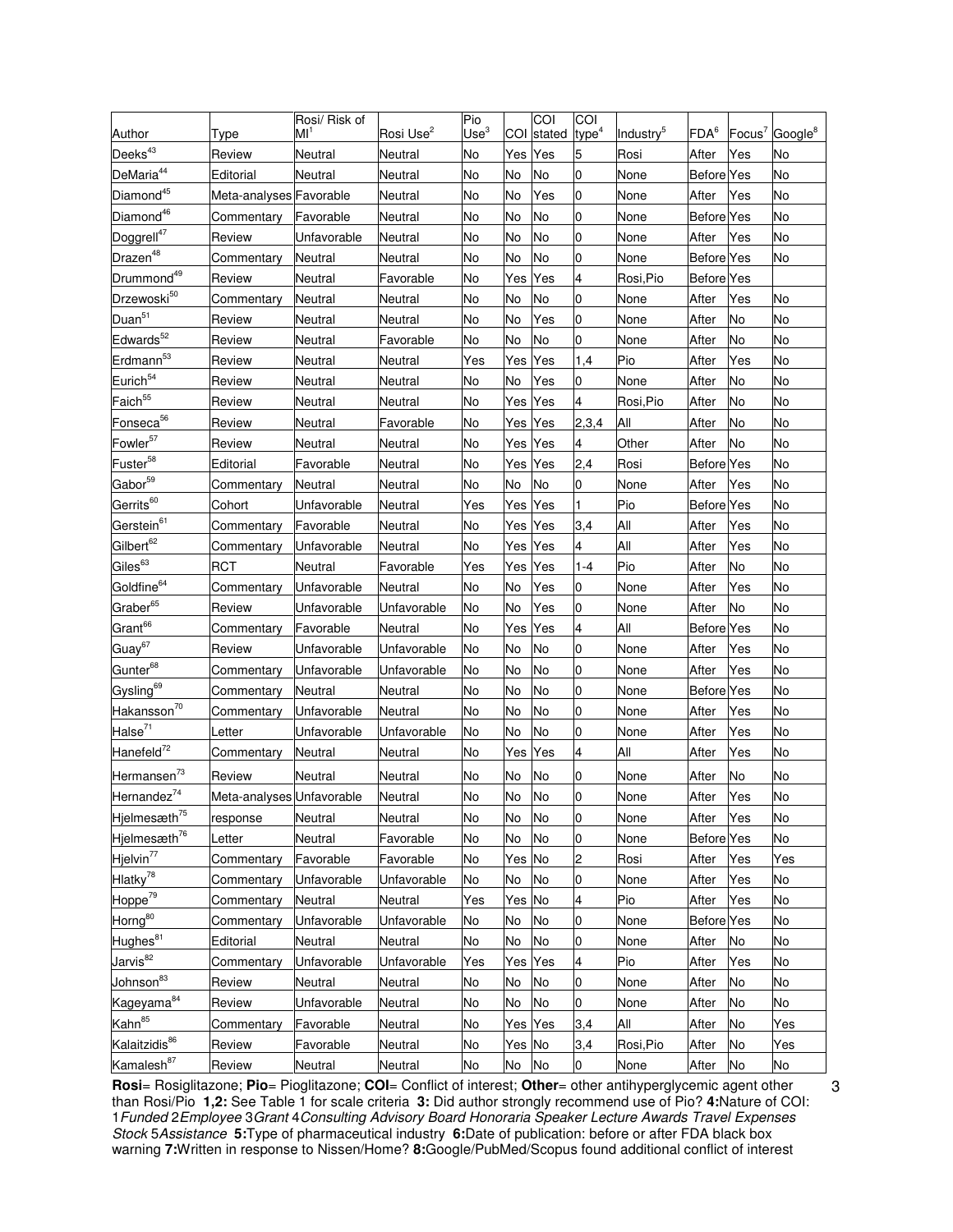|                                     |                           | Rosi/ Risk of   |                       | Pio              |         | COI       | COI               |                       |                   |           |                     |
|-------------------------------------|---------------------------|-----------------|-----------------------|------------------|---------|-----------|-------------------|-----------------------|-------------------|-----------|---------------------|
| Author                              | Type                      | MI <sup>1</sup> | Rosi Use <sup>2</sup> | Use <sup>3</sup> | COI     | stated    | type <sup>4</sup> | Industry <sup>5</sup> | FDA <sup>6</sup>  | Focus $7$ | Google <sup>8</sup> |
| Kapoor88                            | _etter                    | Unfavorable     | Neutral               | No               | No      | No        | 0                 | None                  | After             | Yes       | No                  |
| Katz <sup>89</sup>                  | Review                    | Neutral         | Neutral               | No               | No      | Yes       | 0                 | None                  | After             | No        | No                  |
| Kaul <sup>90</sup>                  | Commentary                | Neutral         | Unfavorable           | No               | No      | Yes       | 0                 | None                  | After             | Yes       | No                  |
| Kaul <sup>91</sup>                  | Commentary                | Favorable       | Neutral               | No               | No      | No        | 0                 | None                  | After             | Yes       | No                  |
| Kazi <sup>92</sup>                  | Editorial                 | Neutral         | Neutral               | No               | No      | Yes       | 0                 | None                  | <b>Before</b> Yes |           | No                  |
| Kenny <sup>93</sup>                 | Commentary                | Unfavorable     | Neutral               | No               | No      | No        | 0                 | None                  | After             | Yes       | No                  |
| Khanderia <sup>94</sup>             | Review                    | Neutral         | Favorable             | No               | Yes     | Yes       | 3,4               | All                   | After             | Yes       | No                  |
| Khanderia <sup>95</sup>             | _etter                    | Favorable       | Favorable             | No               | Yes     | Yes       | 3,4               | All                   | After             | Yes       | No                  |
| Kirby <sup>96</sup>                 | Review                    | Favorable       | Favorable             | No               | Yes     | Yes       | 1,4               | Rosi,Pio              | After             | Yes       | No                  |
| Kiryluk <sup>97</sup>               | Review                    | Neutral         | Neutral               | No               | No      | No        | l0                | None                  | After             | No        | No                  |
| Koro <sup>98</sup>                  | Case-control              | Unfavorable     | Neutral               | No               | Yes     | Yes       | 1.2               | Rosi                  | After             | No        | No                  |
| Krall <sup>99</sup>                 | Commentary                | Favorable       | Favorable             | No               | Yes     | No        | 2                 | Rosi                  | <b>Before</b> Yes |           | No                  |
| Krentz <sup>100</sup>               | Review                    | Neutral         | Unfavorable           | Yes              | Yes     | Yes       | 1,4               | Rosi,Pio              | After             | No        | No                  |
| Lago <sup>101</sup>                 | Meta-analysis Favorable   |                 | Neutral               | No               | Yes     | Yes       | 3,4               | Rosi,Pio              | After             | Yes       | No                  |
| Lancet<br>Editorials <sup>102</sup> | Editorial                 | Neutral         | Favorable             | No               | No      | No        | 0                 | None                  | After             | Yes       | No                  |
| $\mathsf{Lee}^{103}$                | Meta-analysis Unfavorable |                 | Unfavorable           | No               | No      | Yes       | $\overline{0}$    | None                  | After             | Yes       | No                  |
| Lehmann <sup>104</sup>              | Letter                    | Neutral         | Neutral               | No               | No      | Yes       | 0                 | None                  | After             | No        | No                  |
| Lindberg <sup>105</sup>             | Review                    | Unfavorable     | Unfavorable           | No               | Yes     | Yes       | 4                 | All                   | After             | Yes       | No                  |
| Lipscombe <sup>106</sup>            | Review                    | Unfavorable     | Unfavorable           | No               | No      | Yes       | 0                 | None                  | After             | Yes       | No                  |
| Lipscombe <sup>107</sup>            | Commentary                | Unfavorable     | Unfavorable           | No               | No      | Yes       | 0                 | None                  | After             | Yes       | No                  |
| $\overline{\text{Li}}u^{108}$       | Review                    | Unfavorable     | Neutral               | No               | No      | No        | 0                 | None                  | After             | No        | No                  |
| Lopez <sup>109</sup>                | Letter                    | Neutral         | Neutral               | No               | No      | No        | 0                 | None                  | After             | No        | No                  |
| Malesker <sup>110</sup>             | Commentary                | Neutral         | Neutral               | No               | Yes     | Yes       | 4                 | Other                 | After             | No        | No                  |
| Mankovsky <sup>111</sup>            | Review                    | Neutral         | Neutral               | No               | No      | No        | 0                 | None                  | Before No         |           | No                  |
| Mannucci <sup>112</sup>             | Review                    | Neutral         | Neutral               | Yes              | Yes     | No        | 3,4,5             | Pio                   | After             | No        | No                  |
| Mannucci <sup>113</sup>             | Commentary                | Favorable       | Neutral               | No               | Yes     | Yes       | 3,4               | All                   | <b>Before</b> Yes |           | No                  |
| Margolis <sup>114</sup>             | Cohort                    | Favorable       | Favorable             | Yes              | Yes     | No        | 4                 | All                   | After             | No        | Yes                 |
| Martin <sup>115</sup>               | Review                    | Unfavorable     | Unfavorable           | Yes              | No      | No        | 0                 | None                  | After             | Yes       | No                  |
| Marx <sup>116</sup>                 | Commentary                | Neutral         | Neutral               | No               | Yes     | Yes       | 3,4               | Rosi,Pio              | After             | Yes       | No                  |
| Marx <sup>117</sup>                 | Commentary                | Favorable       | Neutral               | No               | Yes Yes |           | 4                 | Rosi,Pio              | After             | Yes       | No                  |
| Matthaei <sup>118</sup>             | Guidelines                | Neutral         | Favorable             | No               | Yes No  |           | 3.4               | All                   | After             | No        | Yes                 |
| Matthews <sup>119</sup>             | Commentary                | Neutral         | Neutral               | No               | Yes Yes |           | 4                 | Rosi,Pio              | After             | <b>No</b> | No                  |
| Mazza <sup>120</sup>                | Review                    | Unfavorable     | Unfavorable           | No               | No      | No        | $\overline{0}$    | None                  | After             | No        | No                  |
| Mazzone <sup>121</sup>              | Review                    | Neutral         | Neutral               | No               | No      | <b>No</b> | $\overline{0}$    | None                  | After             | No        | No                  |
| McAfee <sup>122</sup>               | Cohort                    | Favorable       | Neutral               | No               | Yes Yes |           | 2                 | Rosi                  | After             | No        | No                  |
| McCullough <sup>123</sup>           | Review                    | Favorable       | Neutral               | No               | Yes No  |           | 4                 | Other                 | <b>Before</b> Yes |           | Yes                 |
| McGuire <sup>124</sup>              | Review                    | Unfavorable     | Unfavorable           | Yes              | Yes Yes |           | 3,4               | All                   | After             | No        | No                  |
| McGuire <sup>125</sup>              | Commentary                | Neutral         | Neutral               | No               | Yes Yes |           | 4                 | All                   | After             | Yes       | No                  |
| Medical Letter <sup>126</sup>       | Review                    | Neutral         | Neutral               | No               | No      | Yes       | $\overline{0}$    | None                  | After             | Yes       | No                  |
| Mendzelevski <sup>127</sup>         | Commentary                | Unfavorable     | Neutral               | No               | Yes Yes |           | $\overline{0}$    | Other                 | After             | No        | No                  |
| Meneghini <sup>128</sup>            | Commentary                | Unfavorable     | Neutral               | No               | No      | No        | 0                 | None                  | After             | Yes       | No                  |
| Merino <sup>129</sup>               | Review                    | Neutral         | Neutral               | No               | No      | No        | $\overline{0}$    | None                  | After             | No        | No                  |
| Mikhail <sup>130</sup>              | Letter                    | Unfavorable     | Unfavorable           | No               | No      | No        | 0                 | None                  | After             | No        | No                  |
| Mikhail <sup>131</sup>              | Letter                    | Unfavorable     | Unfavorable           | No               | No      | No        | 0                 | None                  | After             | Yes       | No                  |

4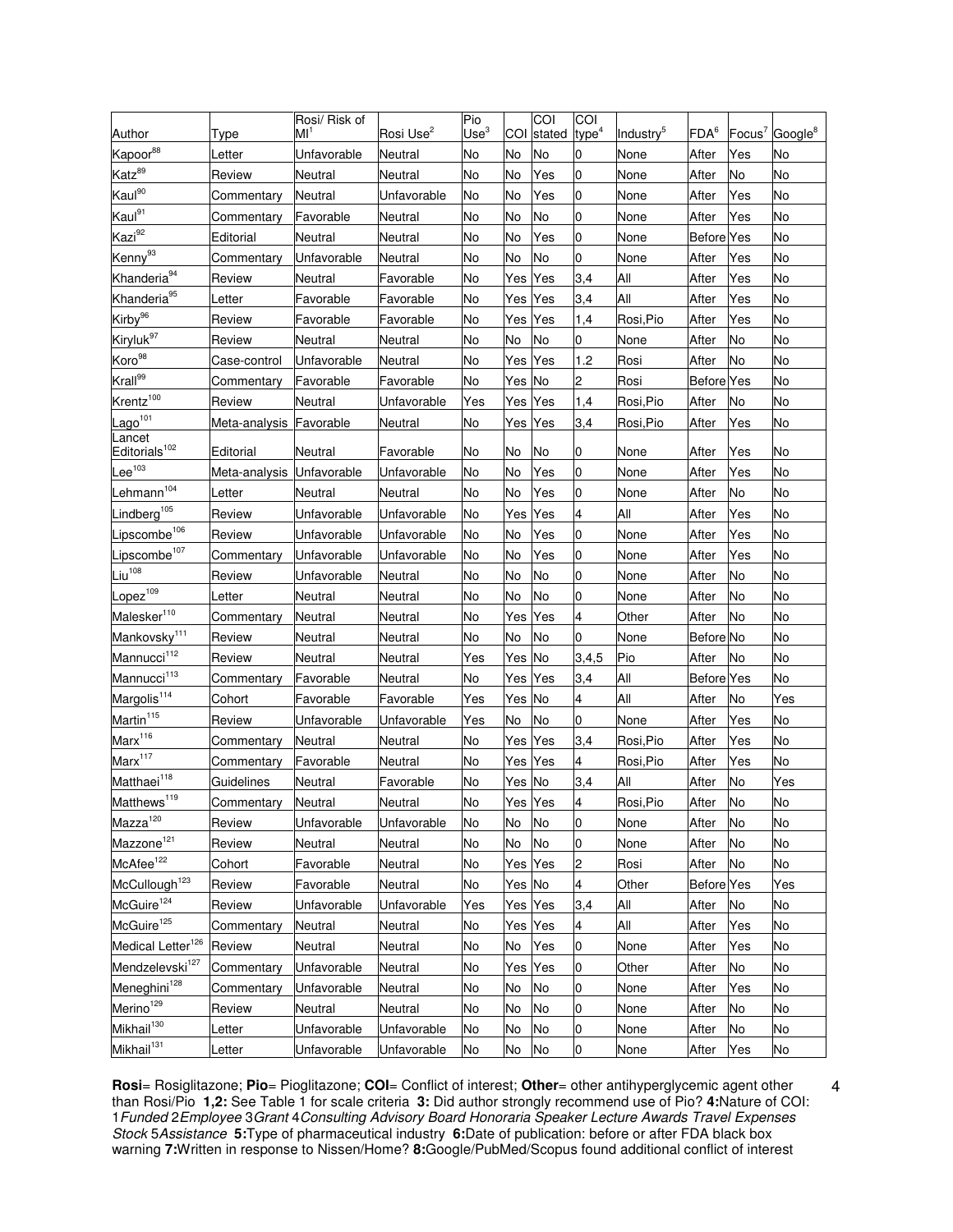|                            |                           | Rosi/ Risk of |                       | Pio              |        | g         | COI               |                       |                   |           |                     |
|----------------------------|---------------------------|---------------|-----------------------|------------------|--------|-----------|-------------------|-----------------------|-------------------|-----------|---------------------|
| Author                     | Type                      | Мľ            | Rosi Use <sup>2</sup> | Use <sup>3</sup> | COI    | stated    | type <sup>4</sup> | Industry <sup>5</sup> | FDA <sup>6</sup>  | Focus $7$ | Google <sup>8</sup> |
| Misbin <sup>132</sup>      | Commentary                | Neutral       | Neutral               | No               | No     | <b>No</b> | 0                 | None                  | After             | No        | No                  |
| Misra <sup>133</sup>       | Commentary                | Unfavorable   | Unfavorable           | No               | No     | No        | 0                 | None                  | <b>Before</b> Yes |           | No                  |
| Mizuno <sup>134</sup>      | Review                    | Neutral       | Neutral               | No               | No     | No        | 0                 | None                  | After             | No        | No                  |
| Mohan <sup>135</sup>       | Commentary                | Neutral       | Unfavorable           | No               | No     | No        | 0                 | None                  | <b>Before</b> Yes |           | No                  |
| Monami <sup>136</sup>      | Meta-analyses Unfavorable |               | Neutral               | No               | Yes    | Yes       | 3,4               | All                   | After             | No        | No                  |
| Mulrow <sup>137</sup>      | Commentary                | Neutral       | Neutral               | No               | No     | Yes       | $\overline{0}$    | None                  | After             | Yes       | No                  |
| Musini <sup>138</sup>      | Commentary                | Unfavorable   | Unfavorable           | No               | No     | No        | 0                 | None                  | <b>Before</b> Yes |           | No                  |
| Nathan <sup>139</sup>      | Guidelines                | Neutral       | Unfavorable           | Yes              | Yes    | Yes       | 3,4               | All                   | After             | No        | No                  |
| Nathan <sup>140</sup>      | Guidelines                | Neutral       | Favorable             | No               | Yes    | Yes       | 3,4               | All                   | After             | No        | No                  |
| Nathan <sup>141</sup>      | Commentary                | Unfavorable   | Unfavorable           | <b>No</b>        | Yes    | Yes       | 0                 | Rosi, Other           | <b>Before Yes</b> |           | No                  |
| Nessim <sup>142</sup>      | Commentary                | Neutral       | Neutral               | No               | No     | No        | $\overline{0}$    | None                  | After             | Yes       | No                  |
| Nilsson <sup>143</sup>     | Review                    | Neutral       | Neutral               | No               | No     | Yes       | 0                 | None                  | After             | No        | No                  |
| Odegard <sup>144</sup>     | Review                    | Unfavorable   | Neutral               | No               | Yes    | Yes       | 4                 | Other                 | After             | No        | No                  |
| Odom <sup>145</sup>        | Commentary                | Unfavorable   | Unfavorable           | No               | No     | No        | 0                 | None                  | After             | Yes       | No                  |
| Padwal <sup>146</sup>      | Commentary                | Unfavorable   | Unfavorable           | No               | No     | No        | 0                 | None                  | After             | Yes       | No                  |
| Pais <sup>147</sup>        | Editorial                 | Unfavorable   | Neutral               | No               | No     | No        | 0                 | None                  | After             | Yes       | No                  |
| Pasmantier <sup>148</sup>  | Editorial                 | Neutral       | Neutral               | No               | No     | No        | 0                 | None                  | After             | No        | No                  |
| Peter <sup>149</sup>       | Review                    | Neutral       | Neutral               | No               | No     | Yes       | 0                 | None                  | After             | No        | No                  |
| Phillipe <sup>150</sup>    | Review                    | Neutral       | Neutral               | No               | Yes    | Yes       | 4                 | Other                 | After             | Yes       | No                  |
| Pierce <sup>151</sup>      | Commentary                | Unfavorable   | Neutral               | No               | No     | No        | 0                 | None                  | After             | Yes       | No                  |
| Pignone <sup>152</sup>     | Commentary                | Unfavorable   | Neutral               | No               | No     | No        | 0                 | None                  | After             | Yes       | No                  |
| Psaty <sup>153</sup>       | Editorial                 | Unfavorable   | Neutral               | No               | No     | Yes       | 0                 | None                  | <b>Before</b> Yes |           | No                  |
| Psaty <sup>154</sup>       | Editorial                 | Unfavorable   | Neutral               | No               | No     | Yes       | 0                 | None                  | Before Yes        |           | No                  |
| Remigereau <sup>155</sup>  | Commentary                | Unfavorable   | Neutral               | No               | No     | Yes       | 0                 | None                  | After             | Yes       | No                  |
| Repas <sup>156</sup>       | Review                    | Neutral       | Neutral               | No               | Yes    | Yes       | 4                 | All                   | After             | No        | No                  |
| Riccardi <sup>157</sup>    | Editorial                 | Neutral       | Neutral               | No               | No     | No        | 0                 | None                  | After             | No        | No                  |
| Ripsin <sup>158</sup>      | Review                    | Unfavorable   | Neutral               | No               | No     | Yes       | 0                 | None                  | After             | No        | No                  |
| Rizos <sup>159</sup>       | Review                    | Unfavorable   | Unfavorable           | Yes              | Yes    | Yes       | 4                 | All                   | After             | Yes       | No                  |
| Robinson <sup>160</sup>    | Review                    | Unfavorable   | Unfavorable           | Yes              | Yes    | No        | 3,4               | All                   | After             | No        | Yes                 |
| Rohatgi <sup>161</sup>     | Review                    | Neutral       | Neutral               | No               | No     | No        | $\overline{0}$    | None                  | After             | No        | No                  |
| Rosen <sup>162</sup>       | Editorial                 | Unfavorable   | Neutral               | No               | Yes    | Yes       | 4                 | All                   | Before No         |           | No                  |
| Rottlaender <sup>163</sup> | Editorial                 | Neutral       | Neutral               | Yes              | Yes    | Yes       | 4                 | Pio                   | After             | No        | No                  |
| Rucker <sup>164</sup>      | Review                    | Neutral       | Neutral               | No               | No     | Yes       | $\overline{0}$    | None                  | After             | No        | No                  |
| Ryder <sup>165</sup>       | Commentary                | Unfavorable   | Unfavorable           | Yes              | Yes    | Yes       | 4                 | Rosi,Pio              | After             | No        | No                  |
| Sarafidis <sup>166</sup>   | Review                    | Neutral       | Neutral               | No               | No     | Yes       | $\overline{0}$    | None                  | After             | Yes       | No                  |
| Scheen <sup>167</sup>      | Editorial                 | Neutral       | Favorable             | No               | Yes    | Yes       | 4                 | All                   | After             | No        | No                  |
| Selvin <sup>168</sup>      | Review                    | Unfavorable   | Neutral               | No               | No     | Yes       | 0                 | None                  | After             | No        | No                  |
| Shaw <sup>169</sup>        | Editorial                 | Unfavorable   | Unfavorable           | No               | No     | No        | 0                 | None                  | After             | Yes       | No                  |
| Shenfield <sup>170</sup>   | Editorial                 | Unfavorable   | Unfavorable           | No               | No     | Yes       | 0                 | None                  | After             | Yes       | No                  |
| Shuster <sup>171</sup>     | Meta-analyses Unfavorable |               | Neutral               | No               | Yes No |           | 4                 | Other                 | After             | Yes       | No                  |
| Shuster <sup>172</sup>     | Commentary                | Unfavorable   | Neutral               | No               | No     | No        | 0                 | None                  | After             | Yes       | No                  |
| Silverberg <sup>173</sup>  | Review                    | Neutral       | Neutral               | No               | No     | No        | 0                 | None                  | After             | No        | No                  |
| Singh <sup>174</sup>       | Meta-analyses Unfavorable |               | Unfavorable           | No               | No     | Yes       | 0                 | None                  | After             | Yes       | No                  |
| Singh <sup>175</sup>       | Review                    | Unfavorable   | Unfavorable           | No               | No     | Yes       | 0                 | None                  | After             | Yes       | No                  |
| Singh <sup>176</sup>       | Review                    | Unfavorable   | Unfavorable           | No               | No     | Yes       | 0                 | <b>None</b>           | After             | Yes       | No                  |

5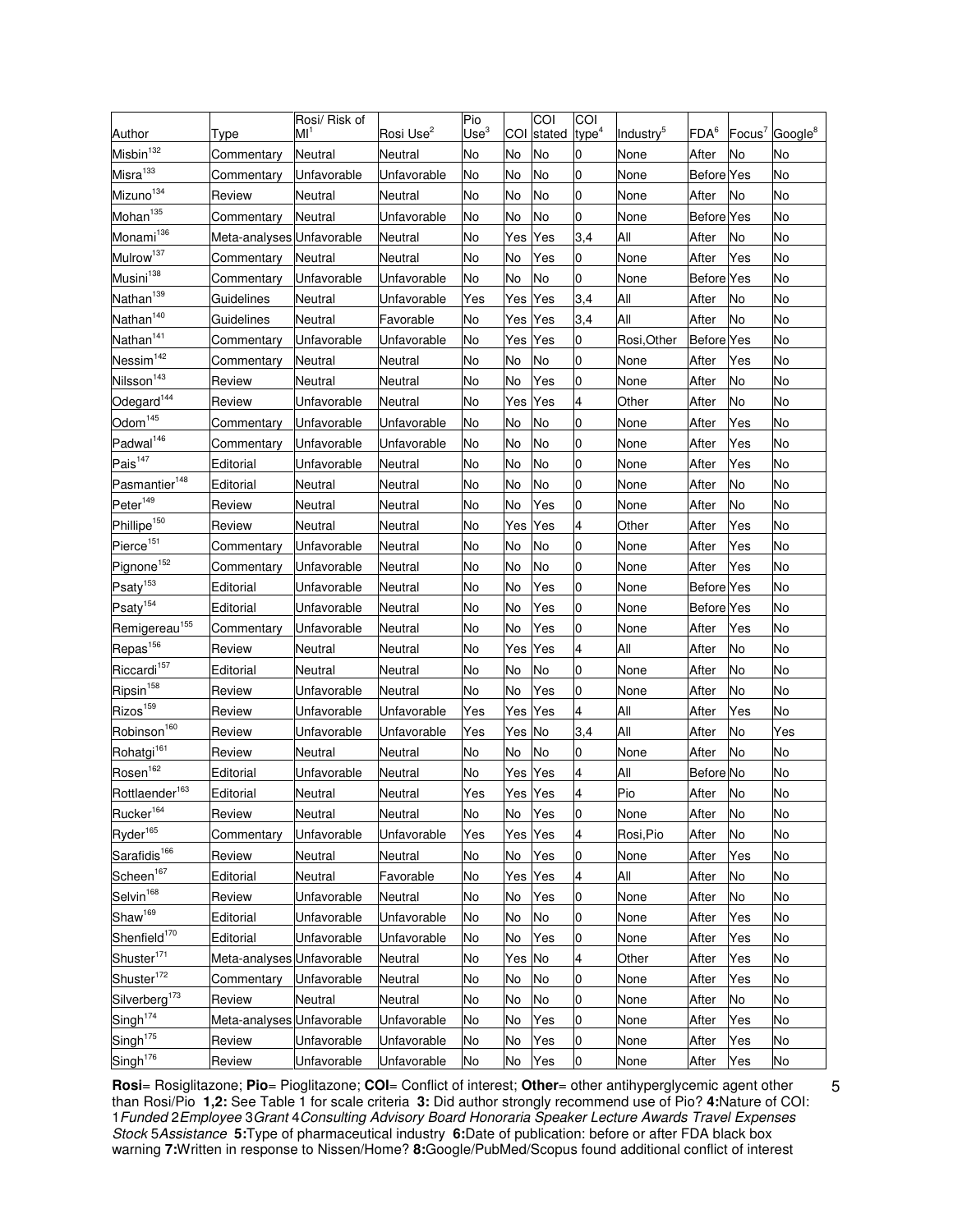| Author                       | Type         | Rosi/ Risk of<br>Мľ | Rosi Use <sup>2</sup> | Pio<br>Use <sup>3</sup> | COI     | COI<br>stated | COI<br>type <sup>4</sup> | Industry <sup>5</sup> | FDA <sup>6</sup>  | $Focus^7$ | Google <sup>8</sup> |
|------------------------------|--------------|---------------------|-----------------------|-------------------------|---------|---------------|--------------------------|-----------------------|-------------------|-----------|---------------------|
| Singh <sup>177</sup>         | Review       | Unfavorable         | Unfavorable           | No                      | No      | Yes           | 0                        | None                  | After             | Yes       | No                  |
| Sjoholm <sup>178</sup>       | Commentary   | Favorable           | Neutral               | No                      | Yes     | Yes           | 4                        | All                   | After             | Yes       | No                  |
| Solomon <sup>179</sup>       | Commentary   | Neutral             | Neutral               | No                      | Yes     | Yes           | 3,4                      | All                   | After             | Yes       | No                  |
| Stafylas <sup>180</sup>      | Review       | Neutral             | Neutral               | No                      | No      | <b>No</b>     | 0                        | <b>None</b>           | After             | No        | No                  |
| Steg <sup>181</sup>          | Commentary   | Neutral             | Favorable             | No                      | Yes     | Yes           | 4                        | All                   | After             | No        | No                  |
| Stockl <sup>182</sup>        | case-control | Unfavorable         | Neutral               | No                      | No      | Yes           | 0                        | None                  | After             | Yes       | No                  |
| Stolar <sup>183</sup>        | Review       | Favorable           | Favorable             | Yes                     | Yes     | Yes           | 1,4                      | Rosi,Pio              | After             | No        | No                  |
| Strahlman <sup>184</sup>     | Editorial    | Favorable           | Favorable             | No                      | Yes     | Yes           | $\overline{c}$           | Rosi                  | After             | Yes       | No                  |
| Strohmeyer <sup>185</sup>    | Editorial    | Favorable           | Favorable             | No                      | Yes No  |               | 2                        | Rosi                  | After             | Yes       | Yes                 |
| Strohmeyer <sup>186</sup>    | Editorial    | Favorable           | Favorable             | No                      | Yes No  |               | 2                        | Rosi                  | After             | Yes       | No                  |
| Stulc <sup>187</sup>         | Commentary   | <b>Unfavorable</b>  | Unfavorable           | No                      | No      | <b>No</b>     | 0                        | None                  | After             | No        | No                  |
| Sulistio <sup>188</sup>      | Review       | Neutral             | Unfavorable           | Yes                     | Yes     | Yes           | 4                        | All                   | After             | No        | No                  |
| Susman <sup>189</sup>        | Editorial    | Unfavorable         | Unfavorable           | No                      | No      | No            | IО                       | None                  | After             | No        | No                  |
| Takano <sup>190</sup>        | Review       | Favorable           | Neutral               | Yes                     | Yes     | Yes           |                          | Pio                   | After             | No        | No                  |
| Toth <sup>191</sup>          | Commentary   | Favorable           | Favorable             | No                      | Yes No  |               | 4                        | All                   | <b>Before</b> Yes |           | No                  |
| Triplitt <sup>192</sup>      | Review       | Unfavorable         | Unfavorable           | Yes                     | No      | No            | IО                       | None                  | After             | No        | No                  |
| Unger <sup>193</sup>         | Review       | Favorable           | Favorable             | No                      | Yes No  |               | 4                        | All                   | After             | No        | Yes                 |
| Vaccaro <sup>194</sup>       | Editorial    | Neutral             | Neutral               | No                      | No      | No            | 0                        | None                  | After             | <b>No</b> | No                  |
| Virally <sup>195</sup>       | Commentary   | Neutral             | Neutral               | No                      | No      | <b>No</b>     | $\overline{0}$           | None                  | <b>Before</b> No  |           | No                  |
| Waksman <sup>196</sup>       | Review       | Neutral             | Neutral               | No                      | No      | No            | IО                       | None                  | After             | Yes       | No                  |
| Wick-Urban <sup>197</sup>    | Commentary   | <b>Unfavorable</b>  | Unfavorable           | No                      | No      | No            | 0                        | None                  | After             | No        | No                  |
| Wolffenbuttel <sup>198</sup> | Commentary   | Neutral             | Neutral               | No                      | No      | <b>No</b>     | $\overline{0}$           | None                  | After             | No        | No                  |
| Woo <sup>199</sup>           | Guidelines   | Neutral             | Favorable             | <b>No</b>               | Yes     | Yes           | 4                        | All                   | After             | No        | No                  |
| Yeap <sup>200</sup>          | Review       | Unfavorable         | Unfavorable           | Yes                     | Yes     | Yes           | 1,4                      | All                   | After             | Yes       | No                  |
| Zarowitz <sup>201</sup>      | Commentary   | <b>Unfavorable</b>  | Unfavorable           | No                      | No      | <b>No</b>     | O                        | None                  | After             | Yes       | No                  |
| Zinn <sup>202</sup>          | Review       | Favorable           | Favorable             | No                      | Yes Yes |               | 3,4                      | All                   | After             | No        | No                  |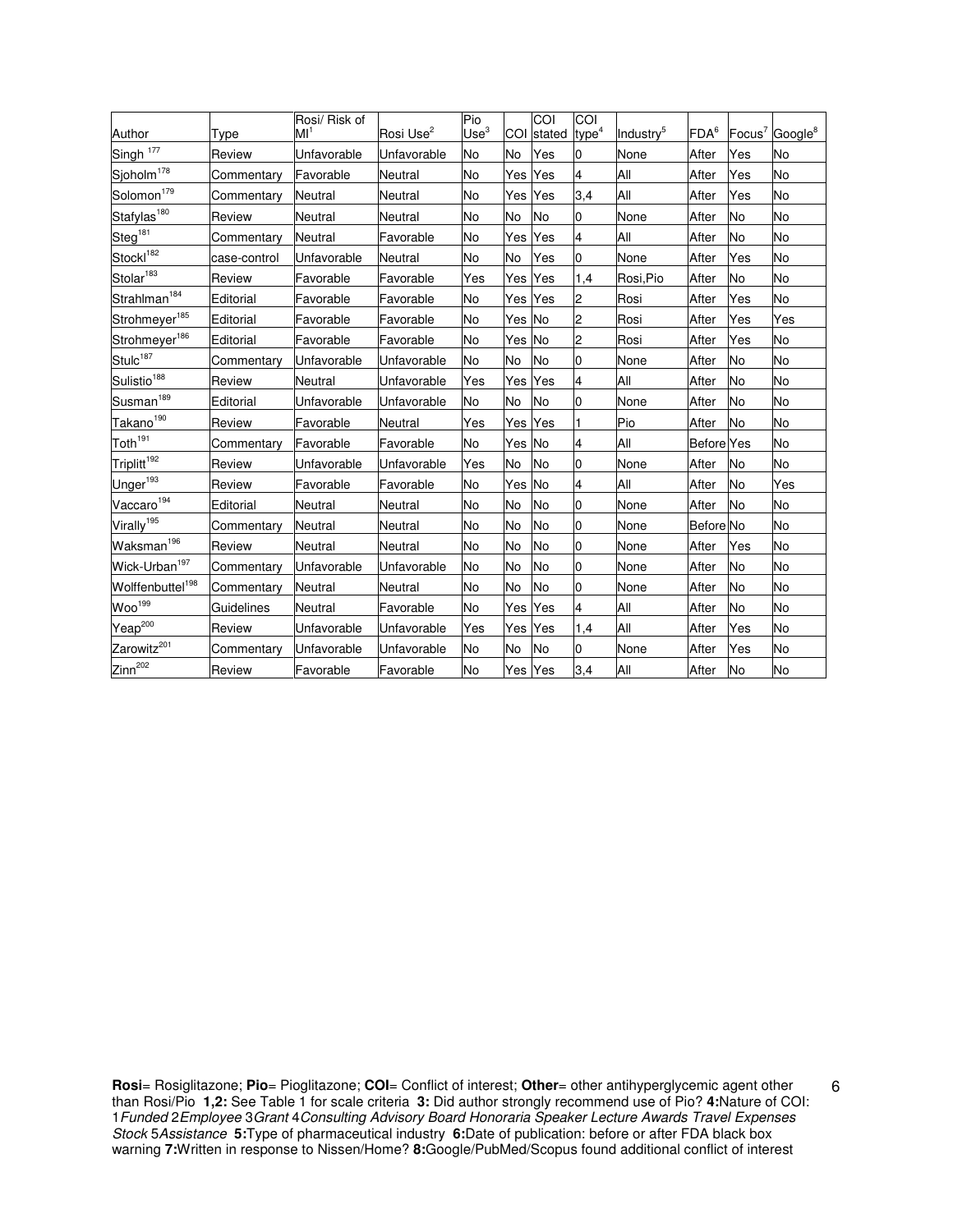**B. SEARCH STRATEGY** (Discussed and approved by Pat Erwin, MLS, medical librarian)

Web of Science and SCOPUS were used to obtain all articles referencing either the Nissen meta-analysis or the RECORD trial. MEDLINE and PubMed were used to find all comments on the Nissen meta-analysis and the RECORD trial to double check the validity of our search strategy. Included studies had to comment on rosiglitazone and risk of myocardial infarction. Guidelines, meta-analyses, reviews, clinical trials, letters, commentaries, and editorials were included. 847 unique articles were initially retrieved. 643 were determined irrelevant by abstract or full text screening. 4 articles could not be obtained and were excluded; 7 articles were written by either Nissen or Home (author of the RECORD trial) and were excluded. 202 articles were included in the final analysis. 18 of the included studies were foreign and were translated prior to analysis.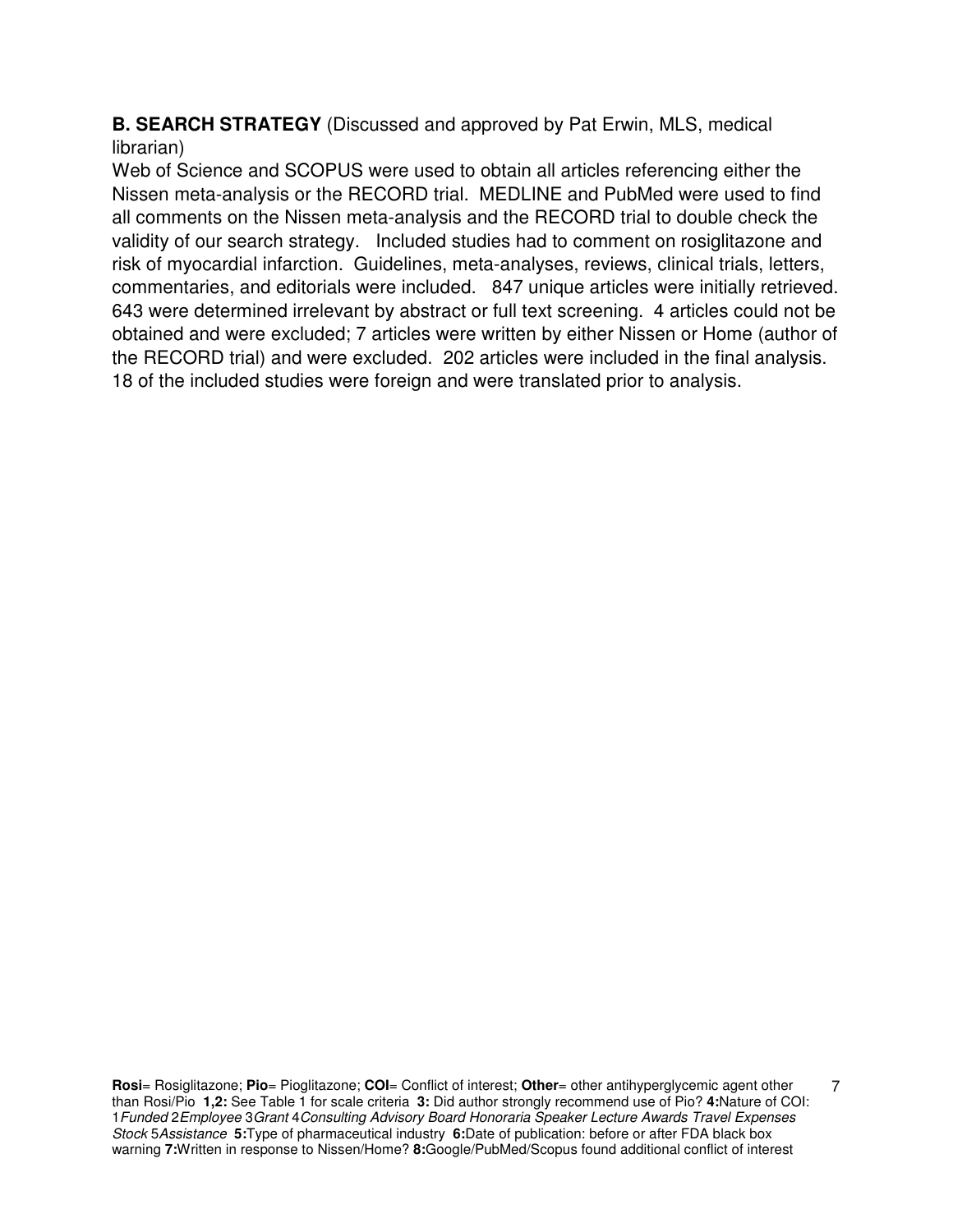# **C. DISAGREEMENTS BETWEEN THE TWO REVIEWERS**

There were 41 disagreements between the 2 reviewers out of 404 unique assessments. In total there were 36 unique studies with disagreements. 25 disagreements were in the risk of MI with rosiglitazone arm: reviewer A changed 13 assessments and reviewer B changed 12 assessments after discussion and reevaluation. 16 disagreements were in the use of rosiglitazone arm where reviewer A changed 12 assessments and reviewer B changed 4 assessments.

| <b>Rosi Risk of MI</b>             |                                       |                     |             |       |                |  |         |             |       |
|------------------------------------|---------------------------------------|---------------------|-------------|-------|----------------|--|---------|-------------|-------|
|                                    | RevA                                  |                     | RevA        |       | RevA           |  | RevA    | RevA        |       |
|                                    | Favorable                             | <b>RevA Neutral</b> | Unfavorable | Total | Favorable      |  | Neutral | Unfavorable | Total |
| RevB Favorable                     | 26                                    | 5                   | 0           | 31    | 25             |  | 2       |             | 27    |
| <b>RevB Neutral</b>                | 11                                    | 84                  | 5           | 100   | 4              |  | 120     | 8           | 132   |
| RevB Unfavorable                   |                                       | 2                   | 68          | 71    | $\overline{2}$ |  | 0       | 41          | 43    |
| Total                              | 38                                    | 91                  | 73          | 202   | 31             |  | 122     | 49          | 202   |
|                                    | Bolded values represent disagreements |                     |             |       |                |  |         |             |       |
| RevA, B: reviewer A and reviewer B |                                       |                     |             |       |                |  |         |             |       |
| Using all data, N=202              |                                       |                     |             |       |                |  |         |             |       |

**Rosi**= Rosiglitazone; **Pio**= Pioglitazone; **COI**= Conflict of interest; **Other**= other antihyperglycemic agent other than Rosi/Pio **1,2:** See Table 1 for scale criteria **3:** Did author strongly recommend use of Pio? **4:**Nature of COI: 1Funded 2Employee 3Grant 4Consulting Advisory Board Honoraria Speaker Lecture Awards Travel Expenses Stock 5Assistance **5:**Type of pharmaceutical industry **6:**Date of publication: before or after FDA black box warning **7:**Written in response to Nissen/Home? **8:**Google/PubMed/Scopus found additional conflict of interest

8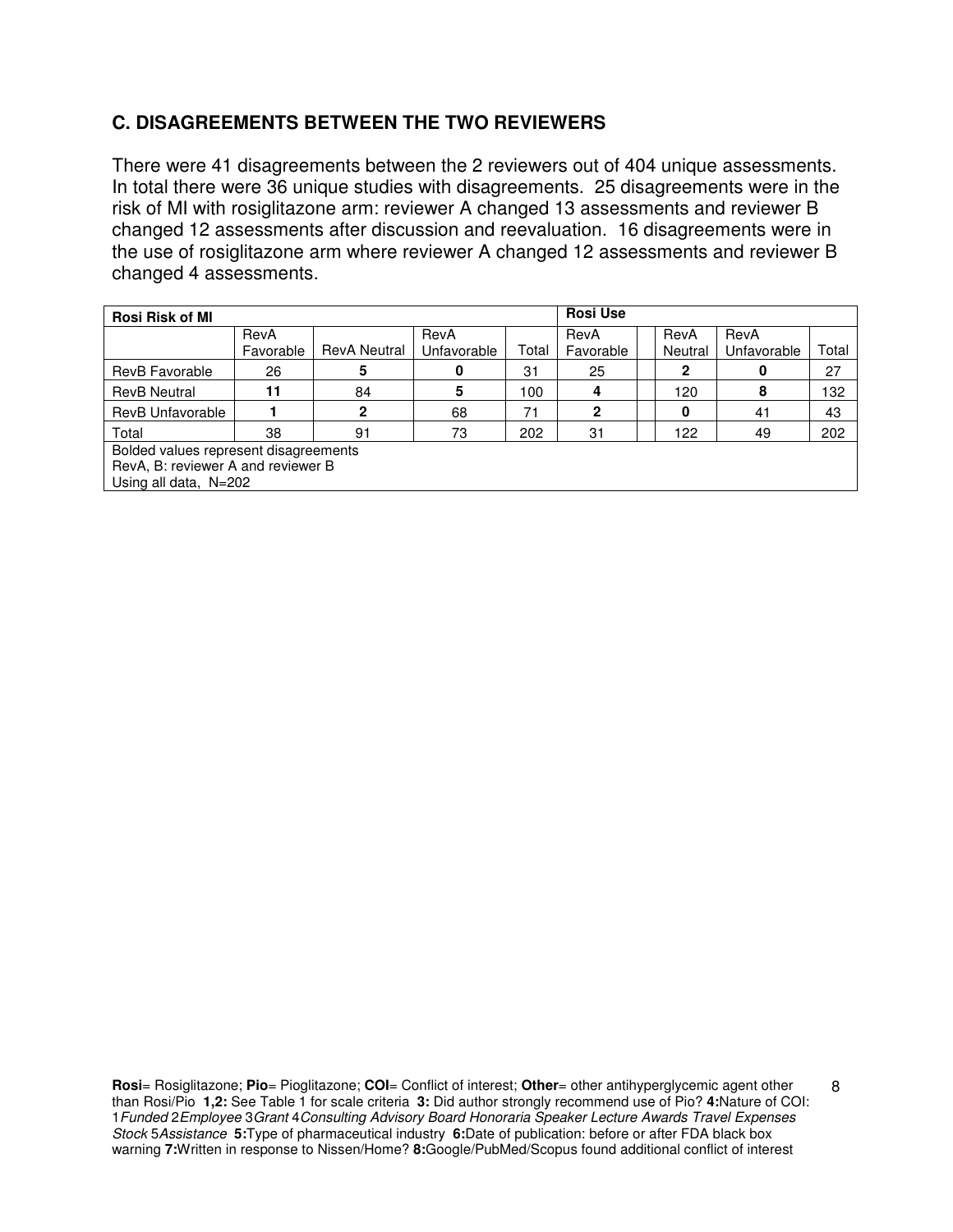## **D. PREVALENCE AND DISCLOSURE OF CONFLICTS OF INTEREST**

|                                                                                                                                                                                         | N                             | %                                  |
|-----------------------------------------------------------------------------------------------------------------------------------------------------------------------------------------|-------------------------------|------------------------------------|
| Total # of studies with financial conflicts of interest<br>$\bullet$ # with COI disclosed<br>• # with COI not disclosed<br># without COI statement<br>• # with inaccurate COI statement | 90<br>69<br>21<br>(18)<br>(3) | 45%<br>77%<br>23%<br>(20%)<br>(3%) |
| Total # of studies with COI statement                                                                                                                                                   | 108                           | 53%                                |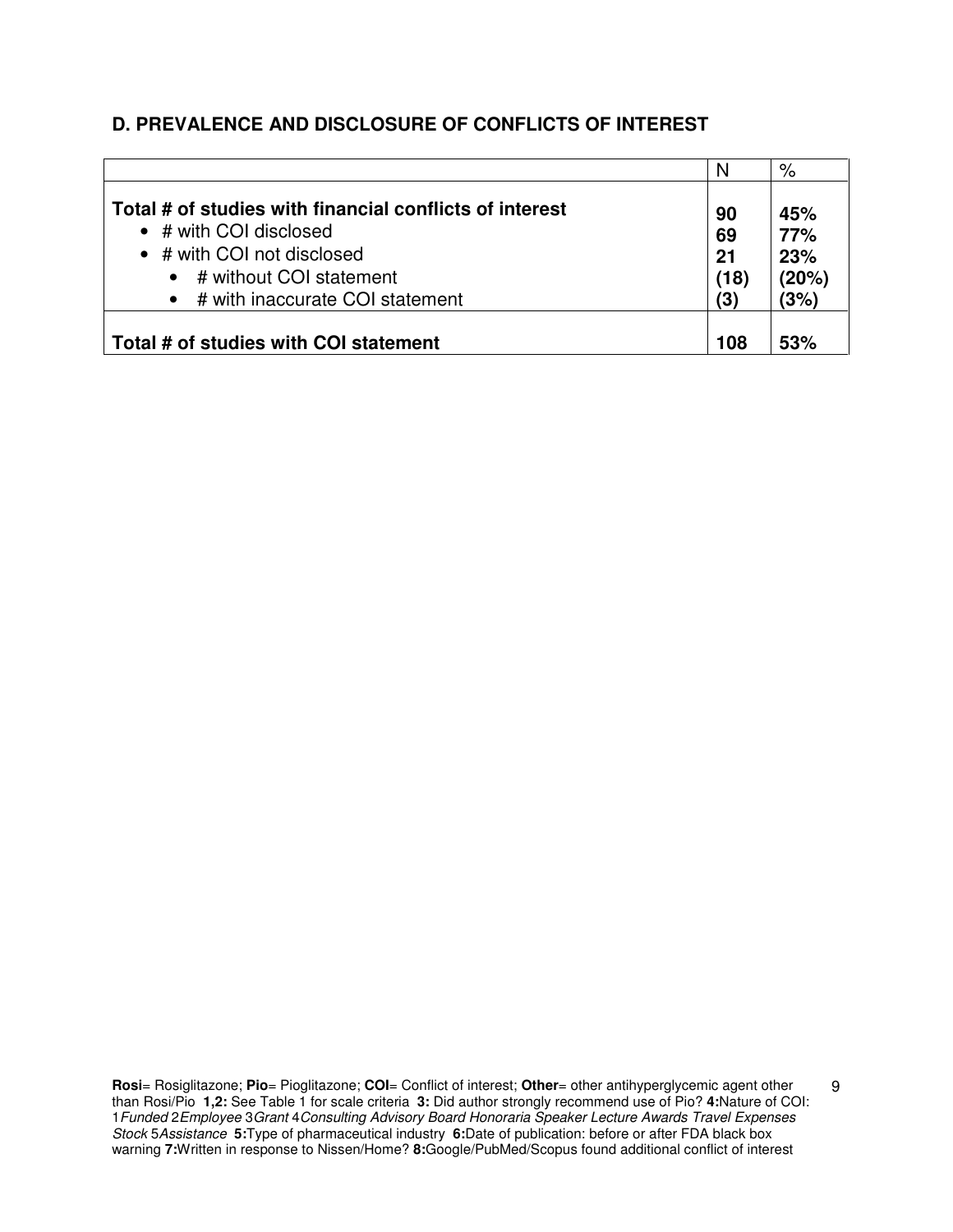## **E. Sensitivity analyses**

|                       | Favorabl<br>$e(n=42)$ |     | <b>Neutral</b><br>$(n=70)$ |     | <b>Unfavorab</b><br>$le( n=68)$ |     | Rate ratio (95%<br>CI |
|-----------------------|-----------------------|-----|----------------------------|-----|---------------------------------|-----|-----------------------|
| Any                   |                       |     |                            |     |                                 |     | 3.00 (2.04 to         |
| affiliation           | 37                    | 88% | 22                         | 31% | 20                              | 29% | 4.40                  |
| <b>Rosi</b>           |                       |     |                            |     |                                 |     | 3.65(2.31)            |
| affiliation           | 33                    | 79% | 12                         | 17% | 15                              | 22% | 5.77                  |
| Pio                   |                       |     |                            |     |                                 |     | 3.39 (2.17 to         |
| affiliation           | 28                    | 67% | 15                         | 21% | 16                              | 24% | 5.31)                 |
| <b>No affiliation</b> | 5                     | 12% | 48                         | 69% | 48                              | 71% |                       |

## **Analysis using Stelfox's combined scale (unique authors n=180)**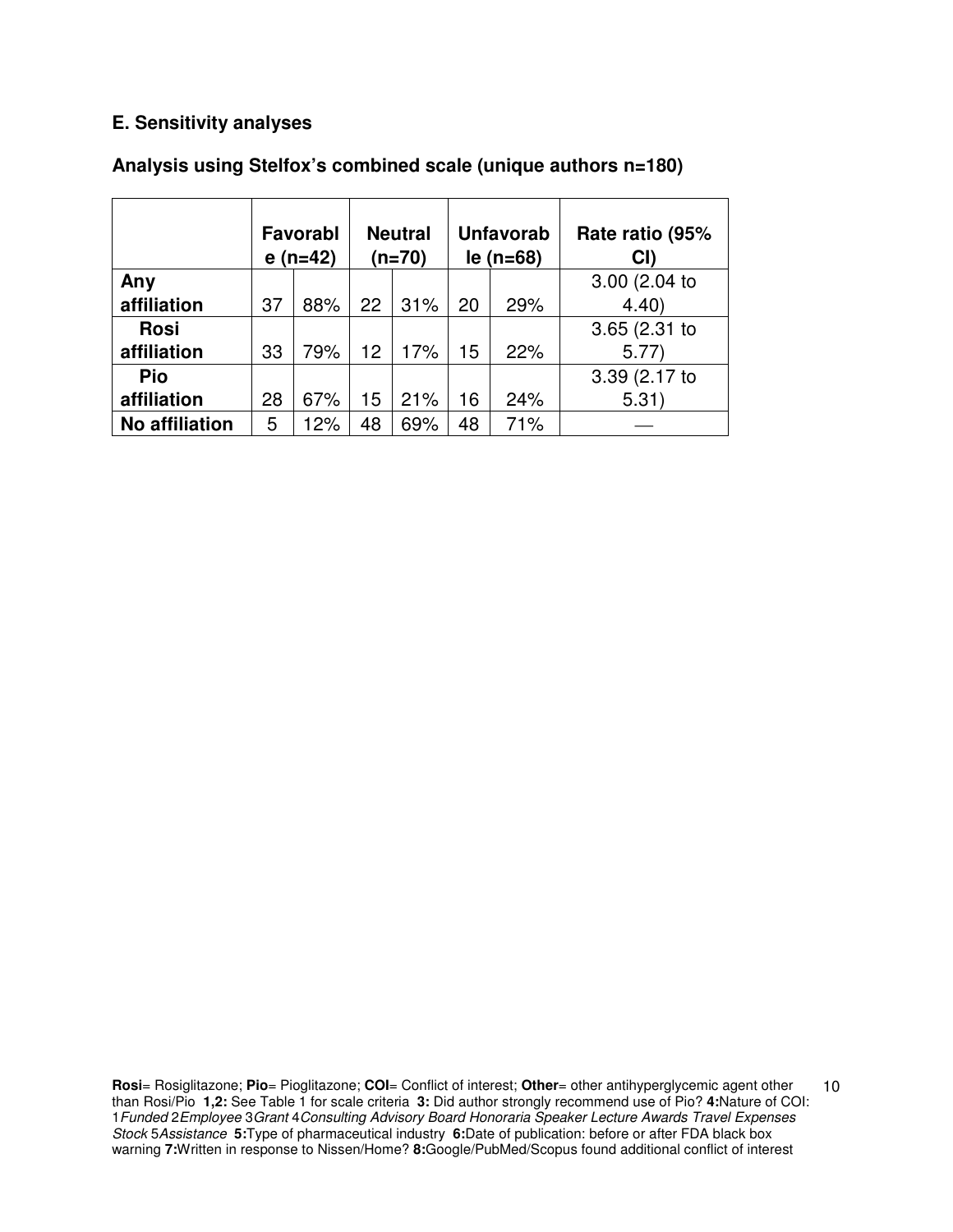# **Analysis using article as unit of analysis (n=202)**

|                       | e  | Favorabl<br>$(n=35)$ | <b>Neutral</b><br>$(n=95)$ |     | <b>Unfavorab</b><br>$le (n=72)$ |     | Rate ratio (95%<br>CI) |
|-----------------------|----|----------------------|----------------------------|-----|---------------------------------|-----|------------------------|
| Any                   |    |                      |                            |     |                                 |     | 3.66 (2.42 to          |
| affiliation           | 32 | 91%                  | 40                         | 42% | 18                              | 25% | 5.53)                  |
| <b>Rosi</b>           |    |                      |                            |     |                                 |     | 4.69 (2.84 to          |
| affiliation           | 30 | 86%                  | 25                         | 26% | 13                              | 18% | 7.72)                  |
| Pio                   |    |                      |                            |     |                                 |     | 4.54 (2.73 to          |
| affiliation           | 22 | 63%                  | 31                         | 33% | 13                              | 18% | 7.55)                  |
| <b>No affiliation</b> | 3  | 9%                   | 55                         | 58% | 54                              | 75% |                        |

### **Risk of MI**

#### **Rosi use**

|                       | Favorabl<br>$e($ n=29) |     |    | <b>Neutral</b><br>$(n=129)$ | <b>Unfavorab</b><br>$le (n=44)$ |     | Rate ratio (95%<br>CI) |
|-----------------------|------------------------|-----|----|-----------------------------|---------------------------------|-----|------------------------|
| Any                   |                        |     |    |                             |                                 |     | 3.59(2.12)             |
| affiliation           | 26                     | 90% | 53 | 41%                         | 11                              | 25% | 6.07)                  |
| <b>Rosi</b>           |                        |     |    |                             |                                 |     | 3.82(2,19)             |
| affiliation           | 24                     | 83% | 34 | 26%                         | 10                              | 23% | 6.69                   |
| Pio                   |                        |     |    |                             |                                 |     | 3.76 (2.14 to          |
| affiliation           | 21                     | 72% | 35 | 27%                         | 10                              | 23% | 6.61)                  |
| <b>No affiliation</b> | 3                      | 10% | 76 | 59%                         | 33                              | 75% |                        |

## **Combined Scale**

|                       |    | Favorabl<br>$e($ n=48) | <b>Neutral</b><br>$(n=77)$ |     | <b>Unfavorab</b><br>$le (n=77)$ |     | Rate ratio (95%<br>CI |
|-----------------------|----|------------------------|----------------------------|-----|---------------------------------|-----|-----------------------|
| Any                   |    |                        |                            |     |                                 |     | 3.21 (2.19 to         |
| affiliation           | 42 | 88%                    | 27                         | 35% | 21                              | 27% | 4.69                  |
| <b>Rosi</b>           |    |                        |                            |     |                                 |     | 3.88 (2.48 to         |
| affiliation           | 38 | 79%                    | 14                         | 18% | 16                              | 21% | 6.08                  |
| Pio                   |    |                        |                            |     |                                 |     | 3.79 (2.41 to         |
| affiliation           | 32 | 67%                    | 18                         | 23% | 16                              | 21% | 5.96)                 |
| <b>No affiliation</b> | 6  | 13%                    | 50                         | 65% | 56                              | 73% |                       |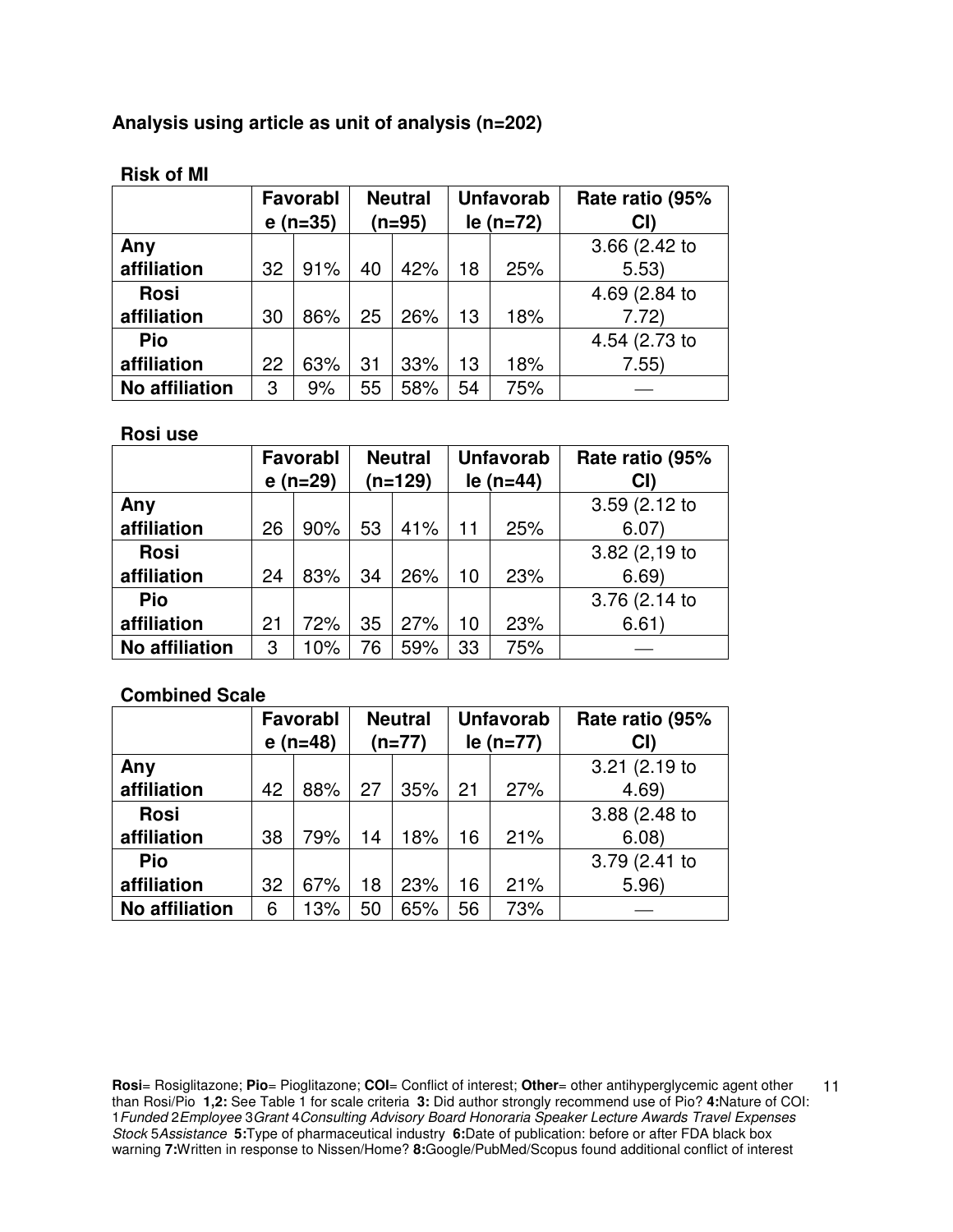## **Analysis of focused studies (n=105)**

### **Prevalence and disclosure of COI**

% of studies with industry affiliation 52% % of studies with COI statement 42%

| <b>Risk of MI</b> |  |  |
|-------------------|--|--|
|                   |  |  |

|                       | Favorabl |           |                 | <b>Neutral</b> |    | <b>Unfavorab</b> | Rate ratio (95% |
|-----------------------|----------|-----------|-----------------|----------------|----|------------------|-----------------|
|                       |          | $e(n=25)$ |                 | $(n=29)$       |    | $le( n=51)$      | CI)             |
| Any                   |          |           |                 |                |    |                  | 4.49 (2.53 to   |
| <b>Affiliation</b>    | 22       | 88%       | 12 <sup>2</sup> | 41%            | 10 | 20%              | 7.97            |
| <b>Rosi</b>           |          |           |                 |                |    |                  | 6.00 (2.98 to   |
| <b>Affiliation</b>    | 21       | 84%       | 7               | 24%            |    | 14%              | 12.10           |
| Pio                   |          |           |                 |                |    |                  | 4.98 (2.53 to   |
| <b>Affiliation</b>    | 13       | 52%       | 17              | 59%            | 8  | 16%              | 9.79            |
| <b>No Affiliation</b> | 3        | 12%       | 17              | 59%            | 41 | 80%              |                 |

**Rosi Use** 

|                       | Favorabl       |            |          | <b>Neutral</b> |             | <b>Unfavorab</b> | Rate ratio (95% |
|-----------------------|----------------|------------|----------|----------------|-------------|------------------|-----------------|
|                       |                | $e($ n=16) | $(n=58)$ |                | $le( n=31)$ |                  | CI)             |
| Any                   |                |            |          |                |             |                  | 5.43 (2.38 to   |
| affiliation           | 14             | 88%        | 25       | 43%            | 5           | 16%              | 12.36           |
| <b>Rosi</b>           |                |            |          |                |             |                  | 6.5 (2.56 to    |
| affiliation           | 81%<br>13      |            | 18       | 31%            | 4           | 13%              | 16.53)          |
| Pio                   |                |            |          |                |             |                  | 6.14 (2.36 to   |
| affiliation           | 9              | 56%        | 18       | 31%            | 4           | 13%              | 15.93)          |
| <b>No affiliation</b> | $\overline{2}$ | 13%        | 33       | 57%            | 26          | 84%              |                 |

#### **Combined Scale**

|                       | Favorabl<br>$e($ n=30) |     | <b>Neutral</b><br>$(n=22)$ |     | <b>Unfavorab</b><br>$le( n=53)$ |     | Rate ratio (95%<br>CI) |
|-----------------------|------------------------|-----|----------------------------|-----|---------------------------------|-----|------------------------|
| Any                   |                        |     |                            |     |                                 |     | 4.42 (2.47 to          |
| affiliation           | 25                     | 83% | 9                          | 41% | 10                              | 19% | 7.89                   |
| <b>Rosi</b>           |                        |     |                            |     |                                 |     | 5.87 (2.89 to          |
| affiliation           | 23                     | 77% | 5                          | 23% |                                 | 13% | 11.91)                 |
| Pio                   |                        |     |                            |     |                                 |     | 4.86 (2.46 to          |
| affiliation           | 53%<br>16              |     | 7                          | 32% | 8                               | 15% | 9.58                   |
| <b>No affiliation</b> | 5                      | 17% | 13                         | 59% | 43                              | 81% |                        |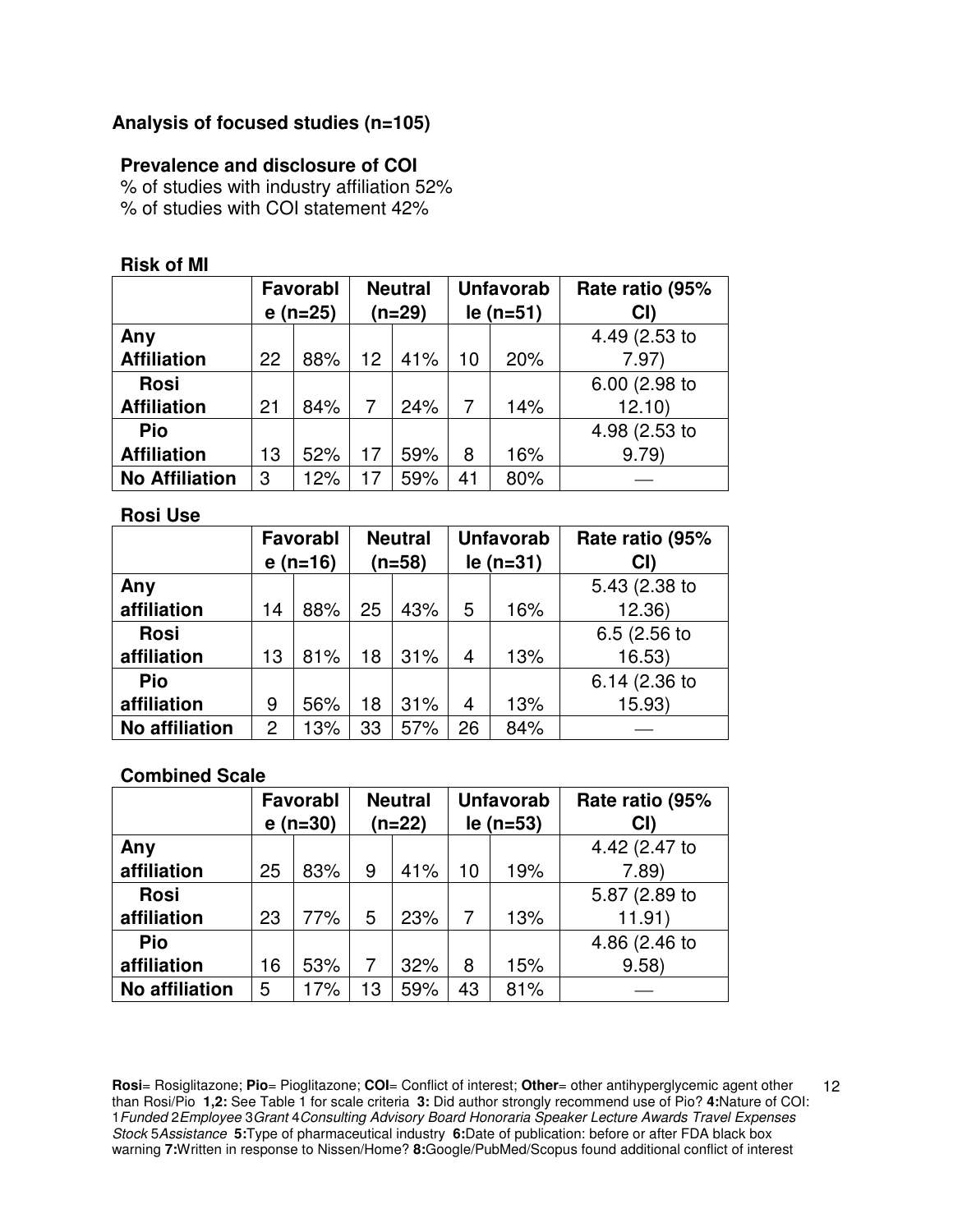## **Analysis of commentaries, letters, and editorials (n=92)**

### **Prevalence and disclosure of COI**

% of studies with industry affiliation 40% % of studies with COI statement 43%

#### **Risk of MI**

|                       | <b>Favorabl</b> |     | <b>Neutral</b> |     |             | <b>Unfavorab</b> |                      |
|-----------------------|-----------------|-----|----------------|-----|-------------|------------------|----------------------|
|                       | $e(n=21)$       |     | $(n=36)$       |     | $le (n=35)$ |                  | Rate ratio (95% CI)  |
| Any                   |                 |     |                |     |             |                  |                      |
| <b>Affiliation</b>    | 19              | 90% | 14             | 39% | 6           | 12%              | 5.28 (2.51 to 11.08) |
| <b>Rosi</b>           |                 |     |                |     |             |                  |                      |
| <b>Affiliation</b>    | 19              | 90% | 9              | 25% | 5           | 14%              | 6.15 (2.71 to 13.99) |
| Pio                   |                 |     |                |     |             |                  |                      |
| <b>Affiliation</b>    | 12              | 57% | 13             | 36% | 5           | 14%              | 5.83 (2.52 to 13.47) |
| <b>No Affiliation</b> | $\overline{2}$  | 10% | 22             | 61% | 29          | 57%              |                      |

**Rosi Use**

|                       |           | Favorabl |          | <b>Neutral</b> |    | <b>Unfavorab</b> |                      |
|-----------------------|-----------|----------|----------|----------------|----|------------------|----------------------|
| <b>Manufacturer</b>   | $e(n=15)$ |          | $(n=54)$ |                |    | $le (n=23)$      | Rate ratio (95% CI)  |
| Any                   |           |          |          |                |    |                  |                      |
| affiliation           | 13        | 87%      | 20       | 37%            | 4  | 17%              | 4.98 (2.00 to 12.41) |
| <b>Rosi</b>           |           |          |          |                |    |                  |                      |
| affiliation           | 12        | 80%      | 18       | 33%            | 3  | 13%              | 6.29 (2.15 to 18.38) |
| Pio                   |           |          |          |                |    |                  |                      |
| affiliation           | 8         | 53%      | 19       | 35%            | 3  | 13%              | 5.87 (1.96 to 17.56) |
| <b>No affiliation</b> | 2         | 13%      | 34       | 63%            | 19 | 83%              |                      |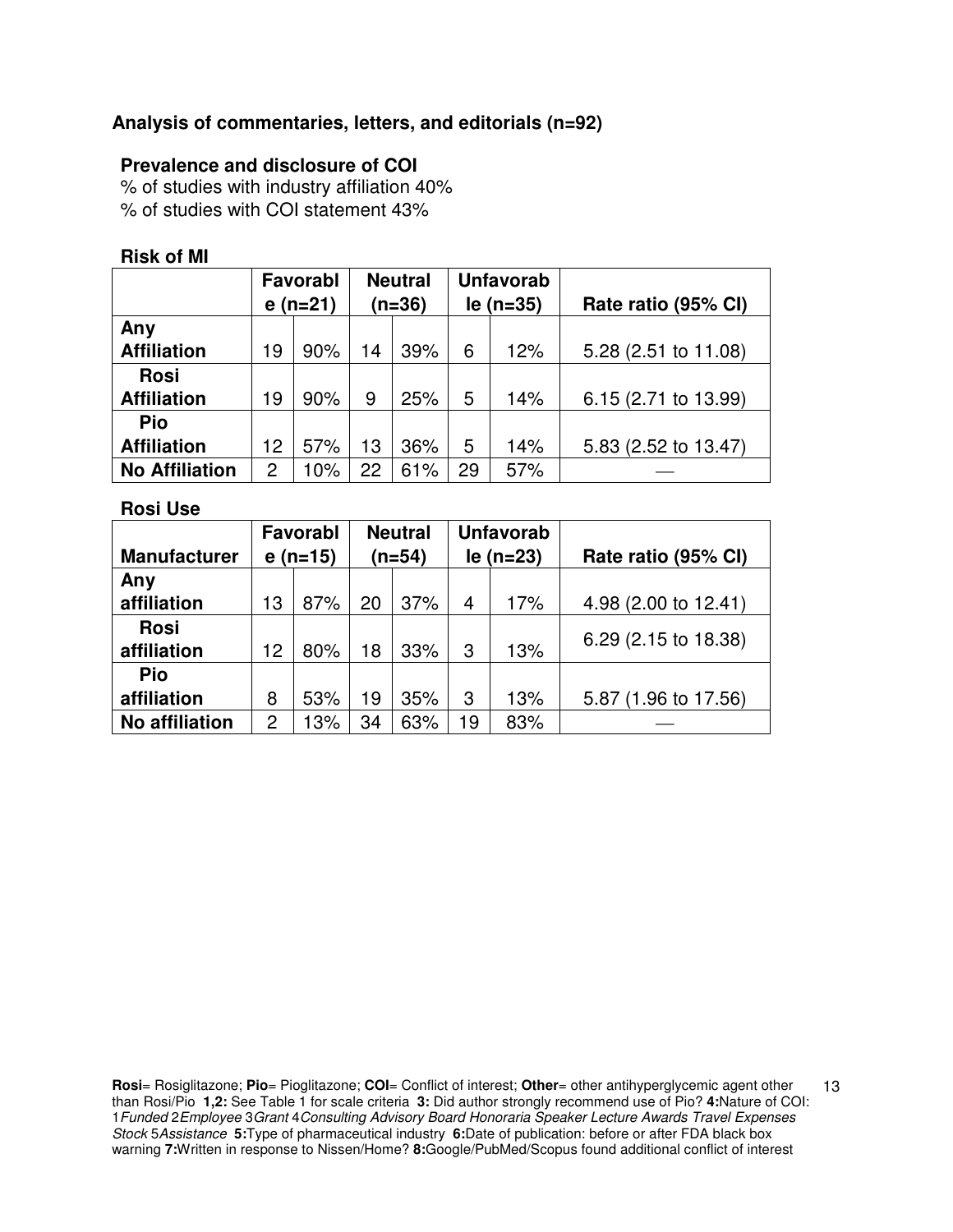## **Analysis of articles published before FDA warning (n=27)**

## **Prevalence and disclosure of COI**

% of studies with industry affiliation 41% % of studies with COI statement 38%

### **Risk of MI**

|                       | Favorabl |          | <b>Neutral</b> |     | <b>Unfavorab</b> |     |                      |
|-----------------------|----------|----------|----------------|-----|------------------|-----|----------------------|
|                       |          | $e(n=8)$ | $(n=10)$       |     | $le(n=9)$        |     | Rate ratio (95% CI)  |
| Any                   |          |          |                |     |                  |     |                      |
| affiliation           |          | 88%      |                | 10% | 3                | 33% | 2.63 (1.00 to 6.86)  |
| <b>Rosi</b>           |          |          |                |     |                  |     |                      |
| affiliation           | 6        | 75%      |                | 10% | $\overline{2}$   | 22% | 3.43 (0.99 to 11.82) |
| Pio                   |          |          |                |     |                  |     |                      |
| affiliation           | 3        | 38%      |                | 10% | $\overline{2}$   | 22% | 3.00 (0.80 to 11.31) |
| <b>No affiliation</b> |          | 13%      | 9              | 90% | 6                | 67% |                      |

#### **Rosi Use**

|                       | Favorabl |          |          | <b>Neutral</b> |                | <b>Unfavorab</b> |                      |
|-----------------------|----------|----------|----------|----------------|----------------|------------------|----------------------|
|                       |          | $e(n=4)$ | $(n=17)$ |                | $le(n=6)$      |                  | Rate ratio (95% CI)  |
| Any                   |          |          |          |                |                |                  |                      |
| affiliation           | 3        | 75%      |          | 41%            | 1              | 17%              | 4.50 (0.69 to 29.39) |
| <b>Rosi</b>           |          |          |          |                |                |                  |                      |
| affiliation           | 3        | 75%      | 5        | 29%            | 1              | 17%              | 4.50 (0.69 to 29.39) |
| Pio                   |          |          |          |                |                |                  |                      |
| affiliation           | 2        | 50%      | 4        | 24%            | $\overline{0}$ | $0\%$            | $\infty$             |
| <b>No affiliation</b> |          | 25%      | 10       | 59%            | 5              | 83%              |                      |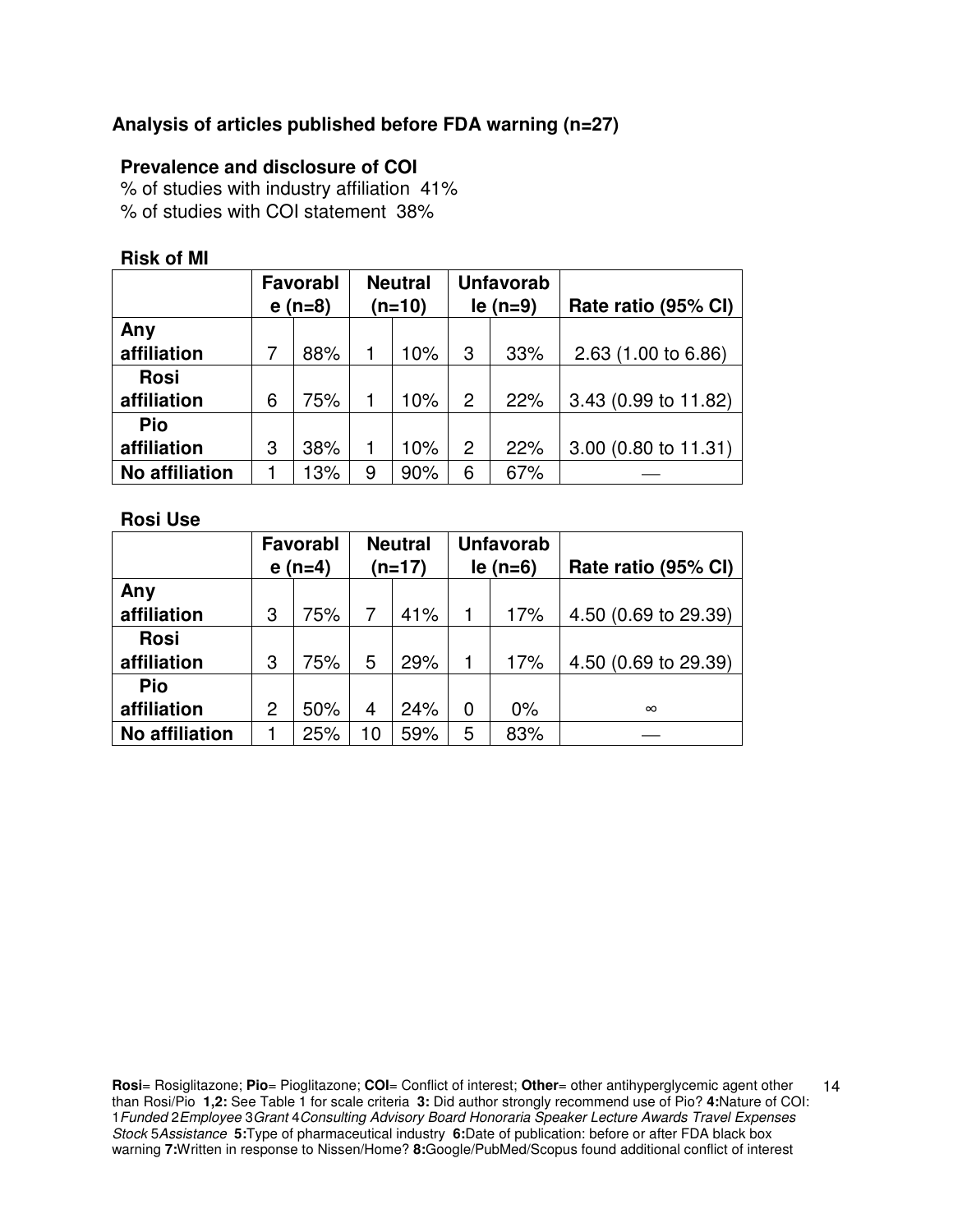## **Analysis of articles published after FDA warning (n=175)**

## **Prevalence and disclosure of COI**

% of studies with industry affiliation 45% % of studies with COI statement 55%

#### **Risk of MI**

|                       | <b>Favorabl</b> |           | <b>Neutral</b> |     | <b>Unfavorab</b> |     |                     |
|-----------------------|-----------------|-----------|----------------|-----|------------------|-----|---------------------|
|                       |                 | $e(n=27)$ | $(n=85)$       |     | $le (n=63)$      |     | Rate ratio (95% CI) |
| Any                   |                 |           |                |     |                  |     |                     |
| affiliation           | 25              | 93%       | 39             | 46% | 15               | 24% | 3.89 (2.47 to 6.13) |
| <b>Rosi</b>           |                 |           |                |     |                  |     |                     |
| affiliation           | 24              | 89%       | 24             | 28% | 11               | 17% | 4.95 (2.87 to 8.53) |
| Pio                   |                 |           |                |     |                  |     |                     |
| affiliation           | 19              | 70%       | 30             | 35% | 11               | 17% | 4.85 (2.80 to 8.42) |
| <b>No affiliation</b> | 2               | 7%        | 46             | 54% | 48               | 76% |                     |

#### **Rosi Use**

|                       | Favorabl<br>$e(n=25)$ |     |    | <b>Neutral</b><br>$(n=112)$ |    | <b>Unfavorab</b><br>$le (n=38)$ | Rate ratio (95% CI)   |
|-----------------------|-----------------------|-----|----|-----------------------------|----|---------------------------------|-----------------------|
| Any                   |                       |     |    |                             |    |                                 |                       |
| affiliation           | 23                    | 92% | 46 | 41%                         | 10 | 26%                             | $3.50$ (2.03 to 6.03) |
| <b>Rosi</b>           |                       |     |    |                             |    |                                 |                       |
| affiliation           | 21                    | 84% | 29 | 26%                         | 9  | 24%                             | 3.75 (2.10 to 6.72)   |
| Pio                   |                       |     |    |                             |    |                                 |                       |
| affiliation           | 19                    | 76% | 31 | 28%                         | 10 | 26%                             | 3.44 (1.98 to 5.96)   |
| <b>No affiliation</b> | 2                     | 8%  | 66 | 59%                         | 28 | 74%                             |                       |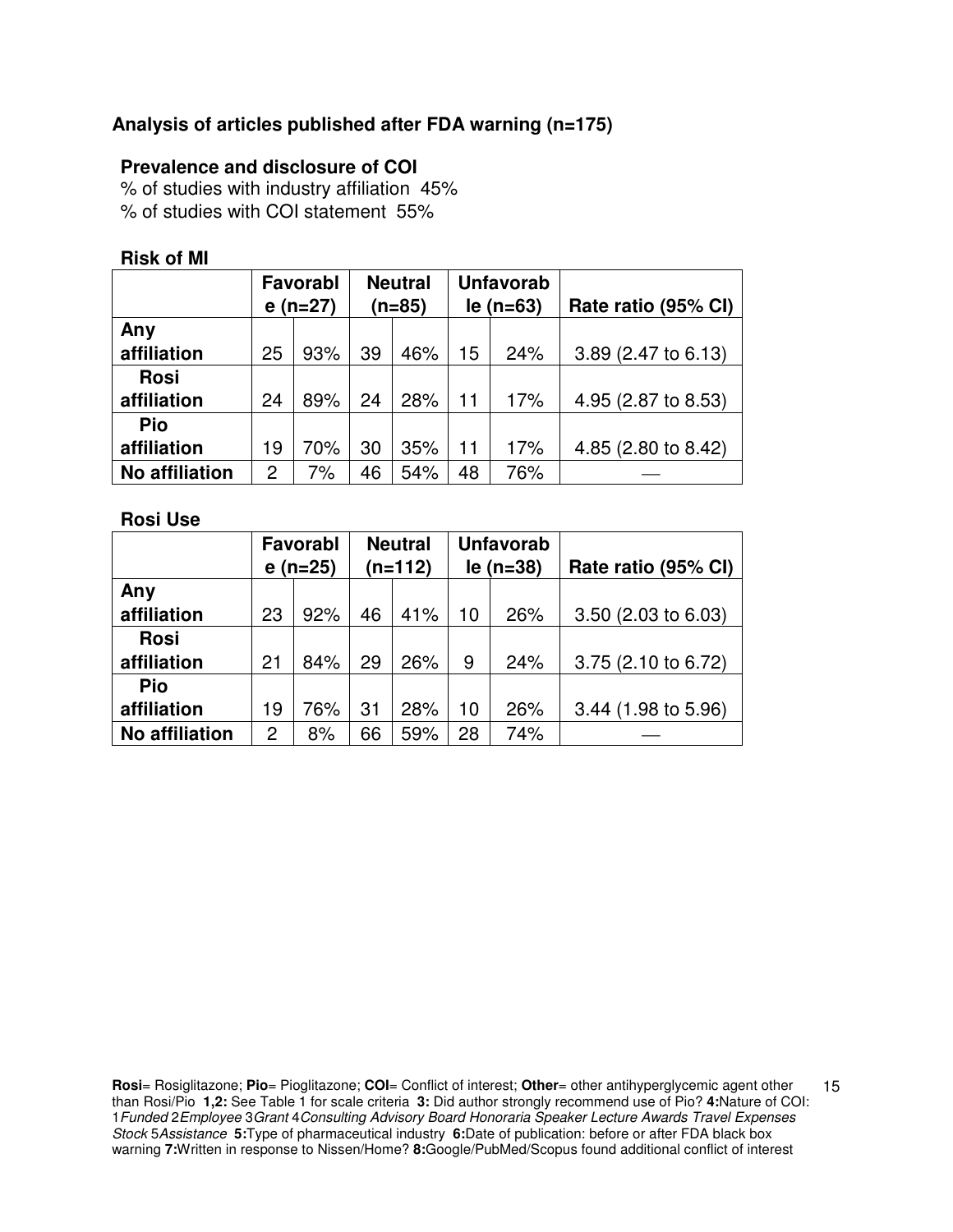## **F. Pioglitazone analysis**

| <b>PIOGLITAZONE</b> | Tot<br>al | Pio<br><b>Affiliati</b><br>on | <b>Rosi and</b><br>Pio<br><b>Affiliation</b> | <b>No</b><br>affiliations |
|---------------------|-----------|-------------------------------|----------------------------------------------|---------------------------|
| # of articles       |           |                               |                                              |                           |
| strongly            |           | 25                            |                                              |                           |
| recommending pio    | 29        | $86\%$                        | 14 (48%)                                     | (14%)                     |

83% 55/66 of Pio affiliates also had affiliations with rosi 43/53 of manufacturers of other antihyperglycemic agents

81% also had affiliations with rosi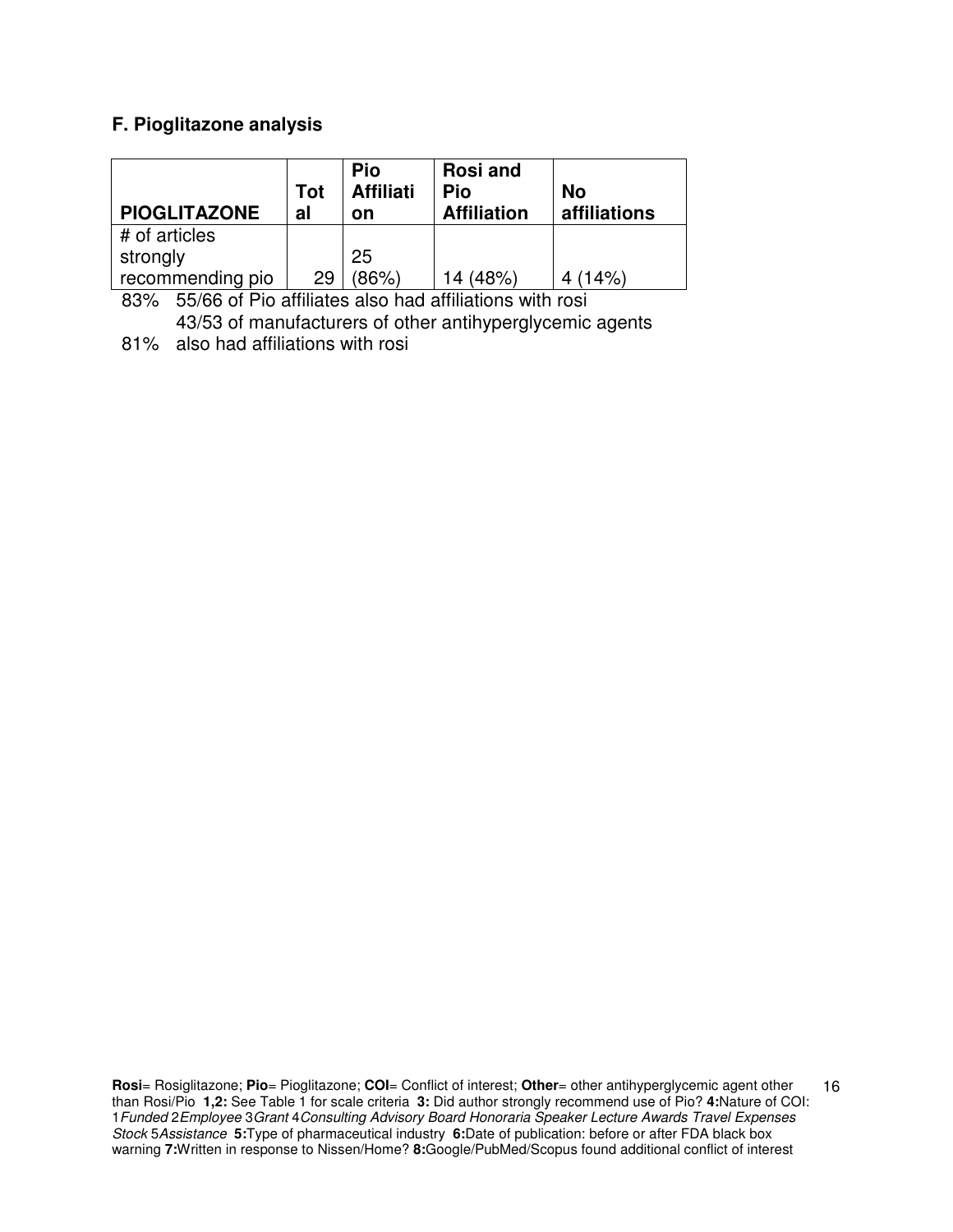## **G. PRISMA statement checklist**

| <b>Section/topic</b>                     | #               | <b>Checklist item</b>                                                                                                                                                                                                                                                                                                   | <b>Reported</b><br>on page<br># |
|------------------------------------------|-----------------|-------------------------------------------------------------------------------------------------------------------------------------------------------------------------------------------------------------------------------------------------------------------------------------------------------------------------|---------------------------------|
| <b>TITLE</b>                             |                 |                                                                                                                                                                                                                                                                                                                         |                                 |
| <b>Title</b>                             | 1               | Identify the report as a systematic review, meta-analysis, or both.                                                                                                                                                                                                                                                     | 1                               |
| <b>ABSTRACT</b>                          |                 |                                                                                                                                                                                                                                                                                                                         |                                 |
| Structured<br>summary                    | 2               | Provide a structured summary including, as applicable: background;<br>objectives; data sources; study eligibility criteria, participants, and<br>interventions; study appraisal and synthesis methods; results;<br>limitations; conclusions and implications of key findings; systematic<br>review registration number. | $\overline{2}$                  |
| <b>INTRODUCTION</b>                      |                 |                                                                                                                                                                                                                                                                                                                         |                                 |
| Rationale                                | 3               | Describe the rationale for the review in the context of what is already<br>known.                                                                                                                                                                                                                                       | 3                               |
| Objectives                               | 4               | Provide an explicit statement of questions being addressed with<br>reference to participants, interventions, comparisons, outcomes, and<br>study design (PICOS).                                                                                                                                                        | $\overline{4}$                  |
| <b>METHODS</b>                           |                 |                                                                                                                                                                                                                                                                                                                         |                                 |
| Protocol and<br>registration             | 5               | Indicate if a review protocol exists, if and where it can be accessed<br>(e.g., Web address), and, if available, provide registration information<br>including registration number.                                                                                                                                     | $\overline{4}$                  |
| Eligibility<br>criteria                  | 6               | Specify study characteristics (e.g., PICOS, length of follow-up) and<br>report characteristics (e.g., years considered, language, publication<br>status) used as criteria for eligibility, giving rationale.                                                                                                            | $\overline{4}$                  |
| Information<br>sources                   | 7               | Describe all information sources (e.g., databases with dates of<br>coverage, contact with study authors to identify additional studies) in<br>the search and date last searched.                                                                                                                                        | $\overline{4}$                  |
| Search                                   | 8               | Present full electronic search strategy for at least one database,<br>including any limits used, such that it could be repeated.                                                                                                                                                                                        | A <sub>6</sub>                  |
| Study selection                          | 9               | State the process for selecting studies (i.e., screening, eligibility,<br>included in systematic review, and, if applicable, included in the<br>meta-analysis).                                                                                                                                                         | A <sub>6</sub>                  |
| Data collection<br>process               | 10 <sub>1</sub> | Describe method of data extraction from reports (e.g., piloted forms,<br>independently, in duplicate) and any processes for obtaining and<br>confirming data from investigators.                                                                                                                                        | A <sub>6</sub>                  |
| Data items                               | 11              | List and define all variables for which data were sought (e.g., PICOS,<br>funding sources) and any assumptions and simplifications made.                                                                                                                                                                                | $4-6$                           |
| Risk of bias in<br>individual<br>studies | 12              | Describe methods used for assessing risk of bias of individual studies<br>(including specification of whether this was done at the study or<br>outcome level), and how this information is to be used in any data<br>synthesis.                                                                                         |                                 |
| Summary<br>measures                      | 13              | State the principal summary measures (e.g., risk ratio, difference in<br>means).                                                                                                                                                                                                                                        | 6                               |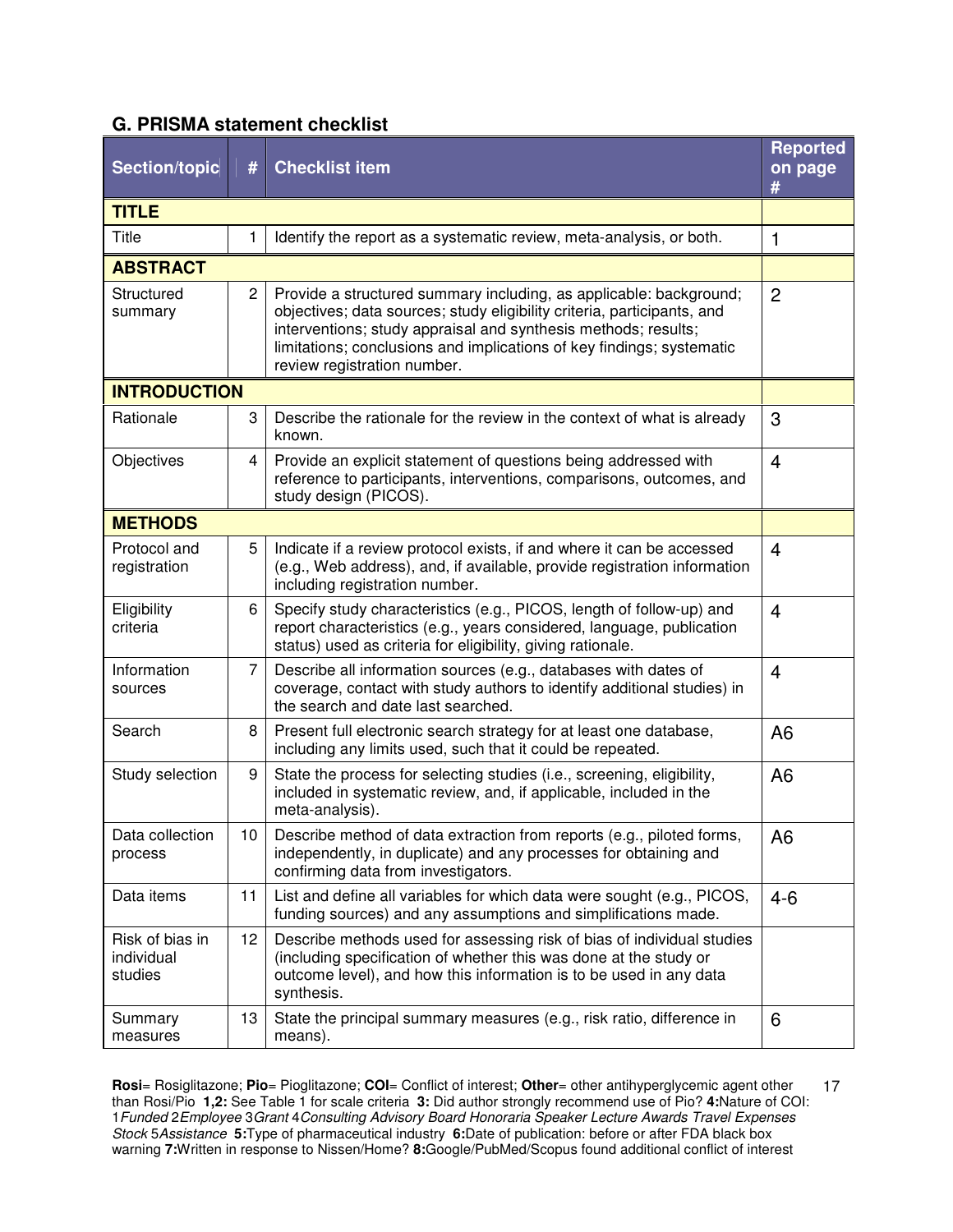| <b>Section/topic</b>                | #  | <b>Checklist item</b>                                                                                                                                                                                          | <b>Reported</b><br>on page<br># |
|-------------------------------------|----|----------------------------------------------------------------------------------------------------------------------------------------------------------------------------------------------------------------|---------------------------------|
| Synthesis of<br>results             | 14 | Describe the methods of handling data and combining results of<br>studies, if done, including measures of consistency (e.g., $I^2$ ) for each<br>meta-analysis.                                                |                                 |
| Risk of bias<br>across studies      | 15 | Specify any assessment of risk of bias that may affect the cumulative<br>evidence (e.g., publication bias, selective reporting within studies).                                                                |                                 |
| Additional<br>analyses              | 16 | Describe methods of additional analyses (e.g., sensitivity or subgroup<br>analyses, meta-regression), if done, indicating which were pre-<br>specified.                                                        | $6 - 7$                         |
| <b>RESULTS</b>                      |    |                                                                                                                                                                                                                |                                 |
| Study selection                     | 17 | Give numbers of studies screened, assessed for eligibility, and<br>included in the review, with reasons for exclusions at each stage,<br>ideally with a flow diagram.                                          | A <sub>6</sub>                  |
| Study<br>characteristics            | 18 | For each study, present characteristics for which data were extracted<br>(e.g., study size, PICOS, follow-up period) and provide the citations.                                                                | $\overline{7}$                  |
| Risk of bias<br>within studies      | 19 | Present data on risk of bias of each study and, if available, any<br>outcome level assessment (see item 12).                                                                                                   |                                 |
| Results of<br>individual<br>studies | 20 | For all outcomes considered (benefits or harms), present, for each<br>study: (a) simple summary data for each intervention group (b) effect<br>estimates and confidence intervals, ideally with a forest plot. |                                 |
| Synthesis of<br>results             | 21 | Present results of each meta-analysis done, including confidence<br>intervals and measures of consistency.                                                                                                     |                                 |
| Risk of bias<br>across studies      | 22 | Present results of any assessment of risk of bias across studies (see<br>Item 15).                                                                                                                             |                                 |
| Additional<br>analysis              | 23 | Give results of additional analyses, if done (e.g., sensitivity or<br>subgroup analyses, meta-regression [see Item 16]).                                                                                       | $9 - 10$                        |
| <b>DISCUSSION</b>                   |    |                                                                                                                                                                                                                |                                 |
| Summary of<br>evidence              | 24 | Summarize the main findings including the strength of evidence for<br>each main outcome; consider their relevance to key groups (e.g.,<br>healthcare providers, users, and policy makers).                     | 11                              |
| Limitations                         | 25 | Discuss limitations at study and outcome level (e.g., risk of bias), and<br>at review-level (e.g., incomplete retrieval of identified research,<br>reporting bias).                                            | $11 - 12$                       |
| Conclusions                         | 26 | Provide a general interpretation of the results in the context of other<br>evidence, and implications for future research.                                                                                     | 13                              |
| <b>FUNDING</b>                      |    |                                                                                                                                                                                                                |                                 |
| Funding                             | 27 | Describe sources of funding for the systematic review and other<br>support (e.g., supply of data); role of funders for the systematic<br>review.                                                               | 1                               |

From: Moher D, Liberati A, Tetzlaff J, Altman DG, The PRISMA Group (2009). Preferred Reporting Items for Systematic Reviews and Meta-Analyses: The PRISMA Statement. PLoS Med 6(6): e1000097. doi:10.1371/journal.pmed1000097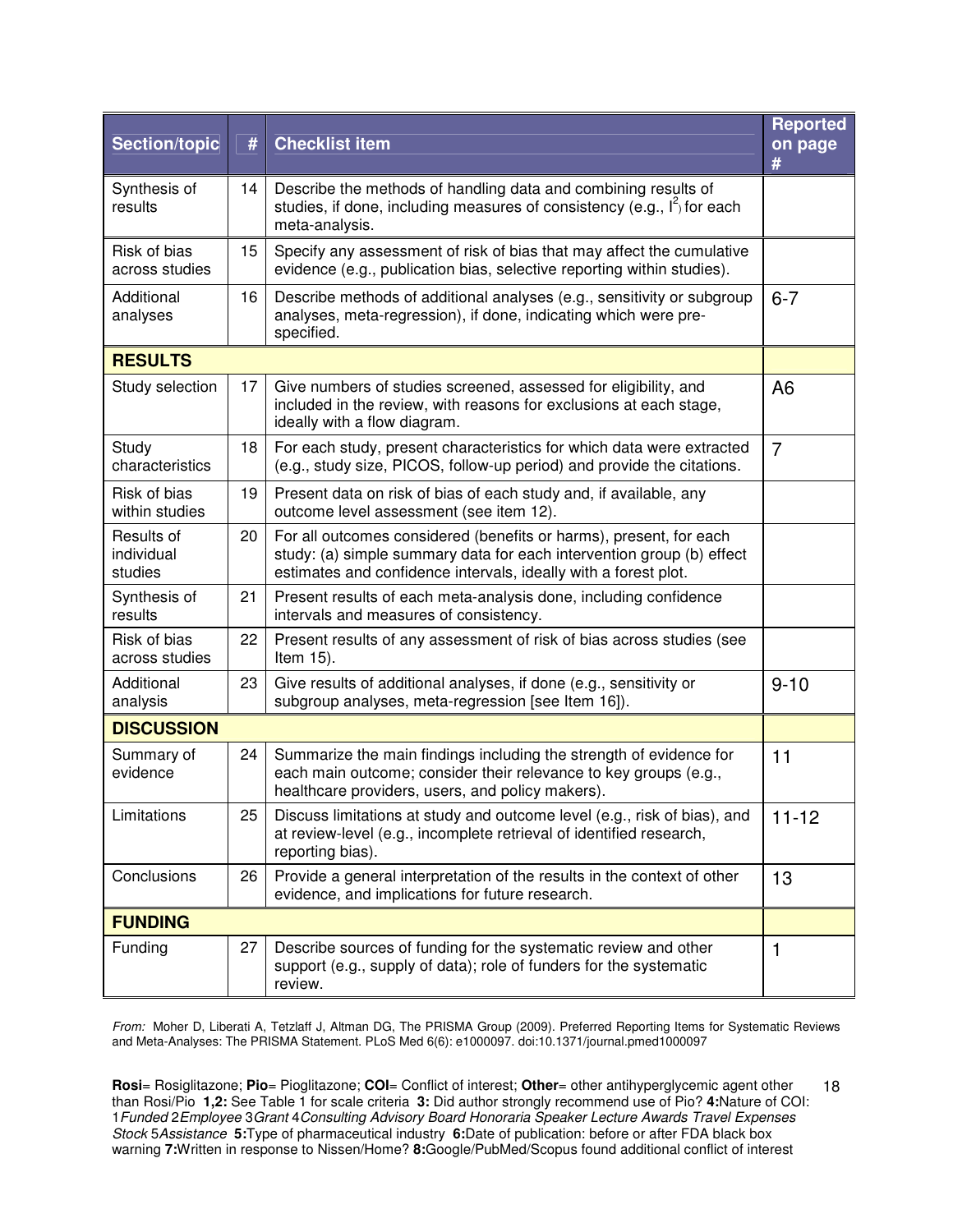# **H. REFERENCES**

- 1. Acharya D, Falik R. Cardiovascular Effects of Thiazolidinediones: A Review of the Literature. Southern Medical Journal 2009;102(1):51-56.
- 2. Aijan R. Cardiovascular disease and heritability of the prothrombotic state. Blood Reviews 2009;23(2):67-78.
- 3. Ajjan RA, Grant PJ. The cardiovascular safety of rosiglitazone. Expert Opinion on Drug Safety 2008;7(4):367-376.
- 4. Alexander GC, Sehgal NL, Moloney RM, Stafford RS. National Trends in Treatment of Type 2 Diabetes Mellitus, 1994-2007. Archives of Internal Medicine 2008;168(19):2088-2094.
- 5. Andraca R. Prescription of oral agents to type 2 diabetes mellitus patients. Treatment guide. Medicina Interna de Mexico 2008;24(1):52-58.
- 6. Anon. Glitazones in type 2 diabetes: An update. Drug and Therapeutics Bulletin 2008;46(4):25-29.
- 7. Barnett AH. Thiazolidinediones and cardiovascular outcomes. British Journal of Diabetes and Vascular Disease 2008;8(1):45-49.
- 8. Barry P. Inappropriate prescribing in geriatric patients. Current Psychiatry Reports 2008;10(1):37-43.
- 9. Baxter M. Treatment of type 2 diabetes: a structured management plan. Advances in Therapy 2008;25(2):106-114.
- 10. Betteridge DJ, DeFronzo RA, Chilton RJ. PROactive: time for a critical appraisal. European Heart Journal 2008;29(8):969-983.
- 11. Bijl D. Thiazolidinedione derivatives: Heart failure and death from cardiovascular causes. Geneesmiddelenbulletin 2007;41(11):121-122.
- 12. Bilous RW. Rosiglitazone and myocardial infarction: cause for concern or misleading meta-analysis? Diabetic Medicine 2007;24(9):931-933.
- 13. Blake E. Effect of diabetes medications on cardiovascular risk and surrogate markers in patients with type 2 diabetes. Journal of Pharmacy Technology 2009;25(1):24-36.
- 14. Bloomgarden ZT. The Avandia debate. Diabetes Care 2007;30(9):2401-2408.
- 15. Bloomgarden ZT. Approaches to treatment of type 2 diabetes. Diabetes Care 2008;31(8):1697-1703.
- 16. Bloomgarden ZT. Cardiovascular disease in diabetes. Diabetes Care 2008;31(6):1260-1266.
- 17. Bolen S, Feldman L, Vassy J, Wilson L, Yeh HC, Marinopoulos S, et al. Systematic review: Comparative effectiveness and safety of oral medications for type 2 diabetes Mellitus. Annals of Internal Medicine 2007;147(6):386-399.
- 18. Bolusani H, Peter R, Rees A. Therapy and clinical trials: glycaemia and prevention of macroangiopathy in type 2 diabetes. Current Opinion in Lipidology 2008;19(6):629-630.
- 19. Bouhlel MA, Chinetti-Gbaguidi G, Staels B. Glitazones in the treatment of cardiovascular risk factors. Fundamental & Clinical Pharmacology 2007;21:7-13.
- 20. Bouhlel MA, Staels B, Chinetti-Gbaguidi G. Peroxisome proliferator-activated receptors - from active regulators of macrophage biology to pharmacological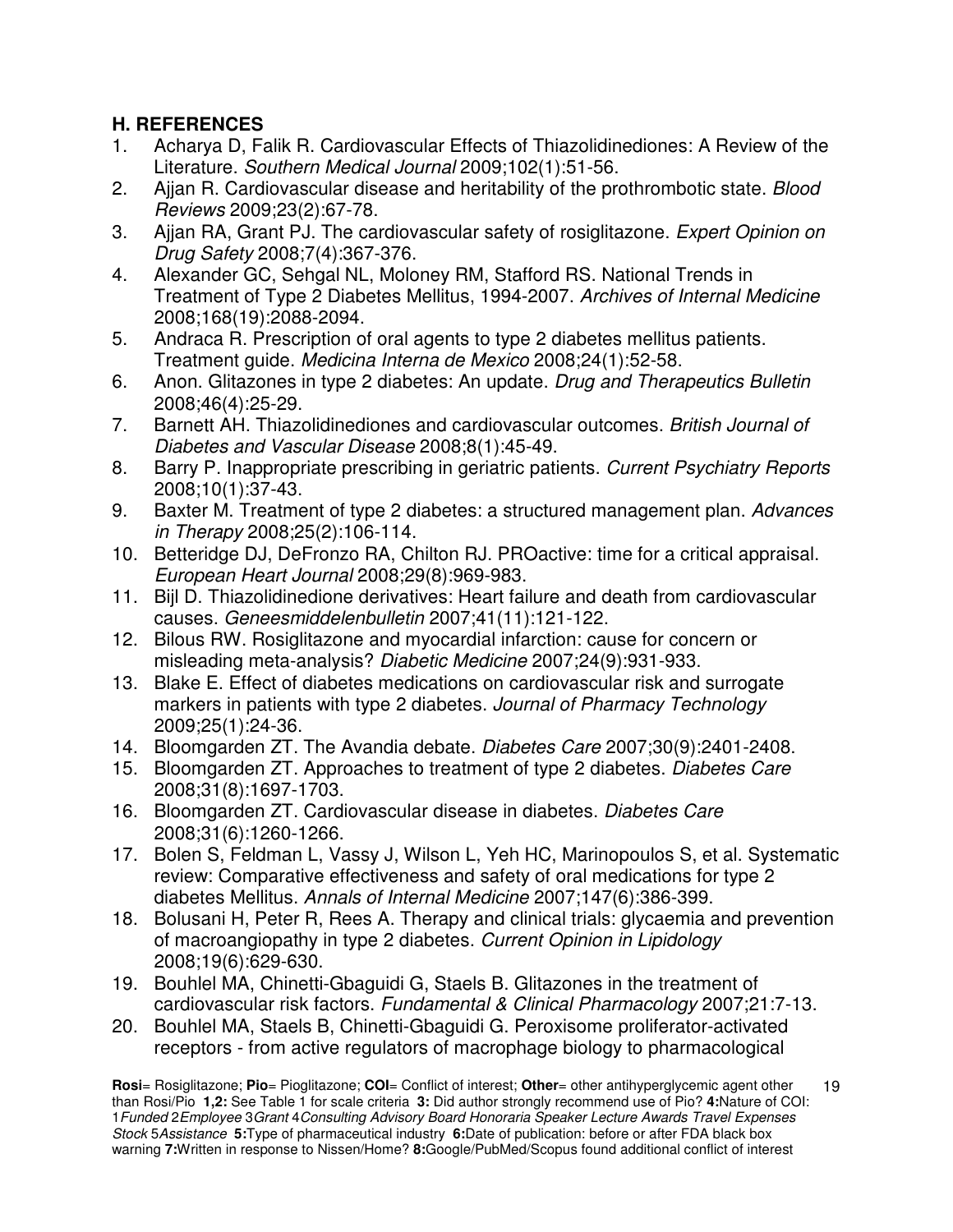targets in the treatment of cardiovascular disease. Journal of Internal Medicine 2008;263(1):28-42.

- 21. Bourassa MG, Berry C. Prevention and Noninvasive Management of Coronary Atherosclerosis in Patients with Diabetes. Current Atherosclerosis Reports 2008;10(2):106-116.
- 22. Boyle PJ. Thiazolidinediones and clinical diabetes management: New challenges for the fall of 2007 - Response. Southern Medical Journal 2007;100(11):1063- 1064.
- 23. Bracken MB. Rosiglitazone and cardiovascular risk. New England Journal of Medicine 2007;357(9):937-938.
- 24. Brown D. A review of cardiovascular comorbidities of diabetes. Pharmacy Times 2007;73(10 SUPPL.):3-9.
- 25. Brunton J. Available agents for glycemic control. Journal of Family Practice 2007;56(11).
- 26. Brunton S. The changing shape of type 2 diabetes CME. MedGenMed Medscape General Medicine 2008;10(6):43.
- 27. Burrill P. Rational treatment and monitoring in type 2 diabetes. Pharmacy in Practice 2007;17(5):180-182.
- 28. Calkin A. PPAR agonists and cardiovascular disease in diabetes. PPAR Research 2008:245410.
- 29. Calvert Ma, Shankar, A.a , McManus, R.a , Freemantle, N. Achieving glycaemic control: Current and future management opportunities. Diabetes and Primary Care 2008;10(3):143-144+146+148+150-151+154-155
- 30. Cannon C. Cardiovascular disease and modifiable cardiometabolic risk factors. Clinical Cornerstone 2007;8(3):11-28.
- 31. Casscells SW, Granger E, Swedorske J, Goldhammer R, Shaheen M, Dorris J, et al. A comparison of select cardiovascular outcomes by antidiabetic prescription drug classes used to treat type 2 diabetes among Military Health System beneficiaries, fiscal year 2003-2006. American Journal of Therapeutics 2008;15(3):198-205.
- 32. Ceriello A. Thiazolidinediones as anti-inflammatory and anti-atherogenic agents. Diabetes-Metabolism Research and Reviews 2008;24(1):14-26.
- 33. Chiarelli F. Peroxisome proliferator-activated receptor-gamma agonists and diabetes: Current evidence and future perspectives. Vascular Health and Risk Management 2008;4(2):297-304.
- 34. Chieh K, Tasy PY, Tang CC. The effect of PPARs on coronary heart disease. Acta Cardiologica Sinica 2007;23(3):135-141.
- 35. Cleland JGF, Atkin SL. Thiazolidinediones, deadly sins, surrogates, and elephants. Lancet 2007;370(9593):1103-1104.
- 36. Cobitz A, Zambanini A, Sowell M, Heise M, Louridas B, McMorn S, et al. A retrospective evaluation of congestive heart failure and myocardial ischemia events in 14 237 patients with type 2 diabetes mellitus enrolled in 42 short-term, double-blind, randomized clinical studies with rosiglitazone. Pharmacoepidemiology and Drug Safety 2008;17(8):769-781.

**Rosi**= Rosiglitazone; **Pio**= Pioglitazone; **COI**= Conflict of interest; **Other**= other antihyperglycemic agent other than Rosi/Pio **1,2:** See Table 1 for scale criteria **3:** Did author strongly recommend use of Pio? **4:**Nature of COI: 1Funded 2Employee 3Grant 4Consulting Advisory Board Honoraria Speaker Lecture Awards Travel Expenses Stock 5Assistance **5:**Type of pharmaceutical industry **6:**Date of publication: before or after FDA black box warning **7:**Written in response to Nissen/Home? **8:**Google/PubMed/Scopus found additional conflict of interest 20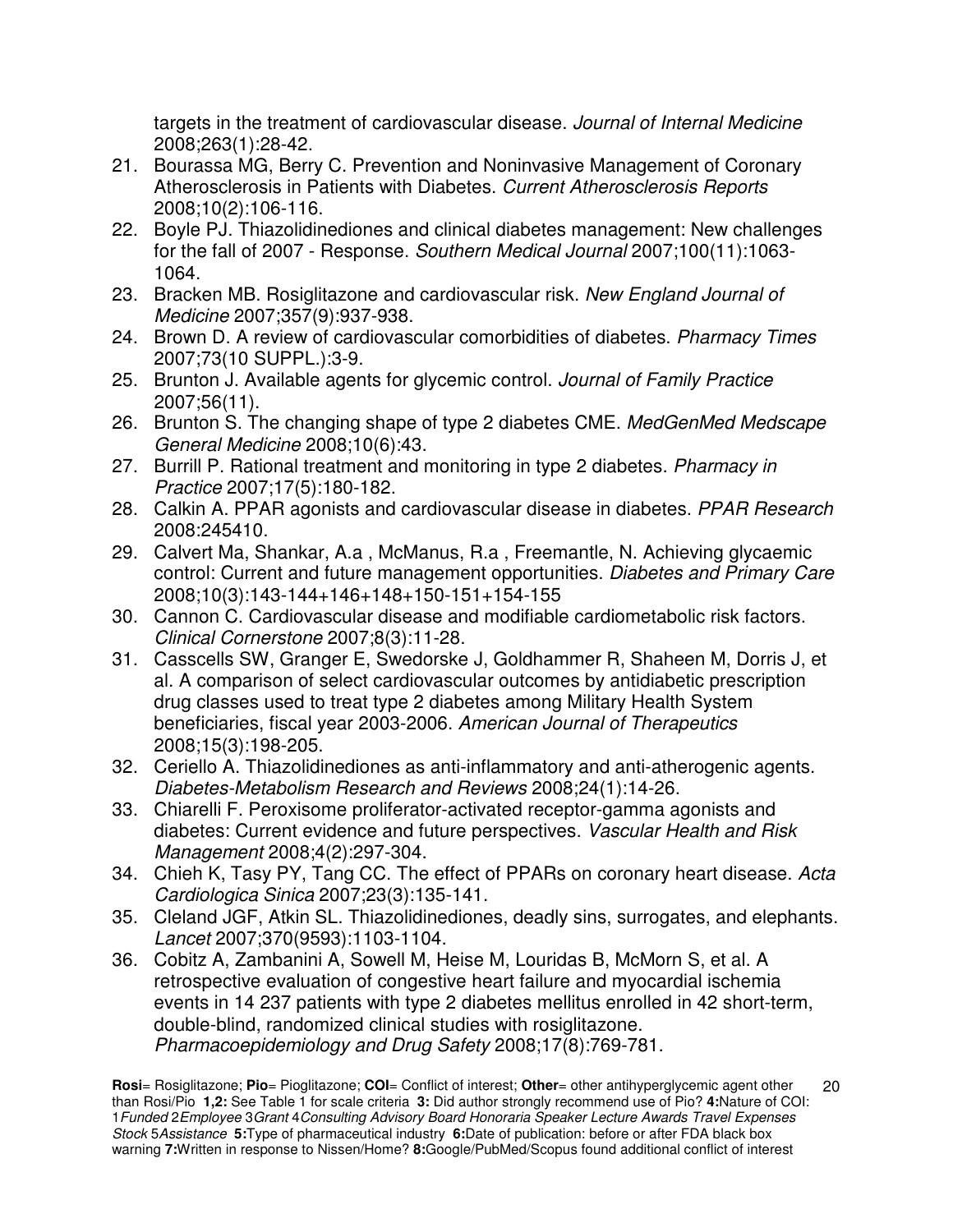- 37. Crandall JP, Knowler WC, Kahn SE, Marrero D, Florez JC, Bray GA, et al. The prevention of type 2 diabetes. Nature Clinical Practice Endocrinology & Metabolism 2008;4(7):382-393.
- 38. Cubbon R, Kahn M, Kearney MT. Secondary prevention of cardiovascular disease in type 2 diabetes and prediabetes: a cardiologist's perspective. International Journal of Clinical Practice 2008;62(2):287-299.
- 39. Dagenais GR, Gerstein HC, Holman R, Budaj A, Escalante A, Hedner T, et al. Effects of ramipril and rosiglitazone on cardiovascular and renal outcomes in people with impaired glucose tolerance or impaired fasting glucose - Results of the Diabetes Reduction Assessment with ramipril and rosiglitazone Medication (DREAM) trial. Diabetes Care 2008;31(5):1007-1014.
- 40. Dahabreh IJ. Meta-analysis of rare events: an update and sensitivity analysis of cardiovascular events in randomized trials of rosiglitazone. Clinical Trials 2008;5(2):116-120.
- 41. Dandona P, Chaudhuri A. Are thiazolidinediones associated with an increased risk of heart failure and cardiovascular death? Nature Clinical Practice Cardiovascular Medicine 2008;5(5):244-245.
- 42. Davis TME. Contemporary management of type 2 diabetes: blood glucoselowering therapies and glycaemic targets. Medical Journal of Australia 2008;189(5):246-248.
- 43. Deeks ED, Keam SJ. Rosiglitazone A review of its use in type 2 diabetes mellitus. Drugs 2007;67(18):2747-2779.
- 44. DeMaria A. Journals, Competition, and the Media. Journal of the American College of Cardiology 2007;50(3):286-287.
- 45. Diamond GA, Bax L, Kaul S. Uncertain effects of rosiglitazone on the risk for myocardial infarction and cardiovascular death. Annals of Internal Medicine 2007;147(8):578-581.
- 46. Diamond GA, Kaul S. Rosiglitazone and cardiovascular risk. N Engl J Med 2007;357(9):938-9; author reply 939-40.
- 47. Doggrell SA. Clinical trials with thiazolidinediones in subjects with Type 2 diabetes - is pioglitazone any different from rosiglitazone? Expert Opinion on Pharmacotherapy 2008;9(3):405-420.
- 48. Drazen JM, Morrissey S, Curfman GD. Rosiglitazone Continued uncertainty about safety. New England Journal of Medicine 2007;357(1):63-64.
- 49. Drummond R. Fractures, heart failure and fears of myocardial ischaemia: Has the RECORD stuck for rosiglitazone and the thiazolidinediones? Practical Diabetes International 2007;24(6):324-327.
- 50. Drzewoski J, Grzeszczak W. Rosiglitazone under fire. Kardiologia Polska 2007;65(7):831-835.
- 51. Duan SZ, Usher MG, Mortensen RM. Peroxisome proliferator-activated receptorgamma-mediated effects in the vasculature. Circulation Research 2008;102(3):283-294.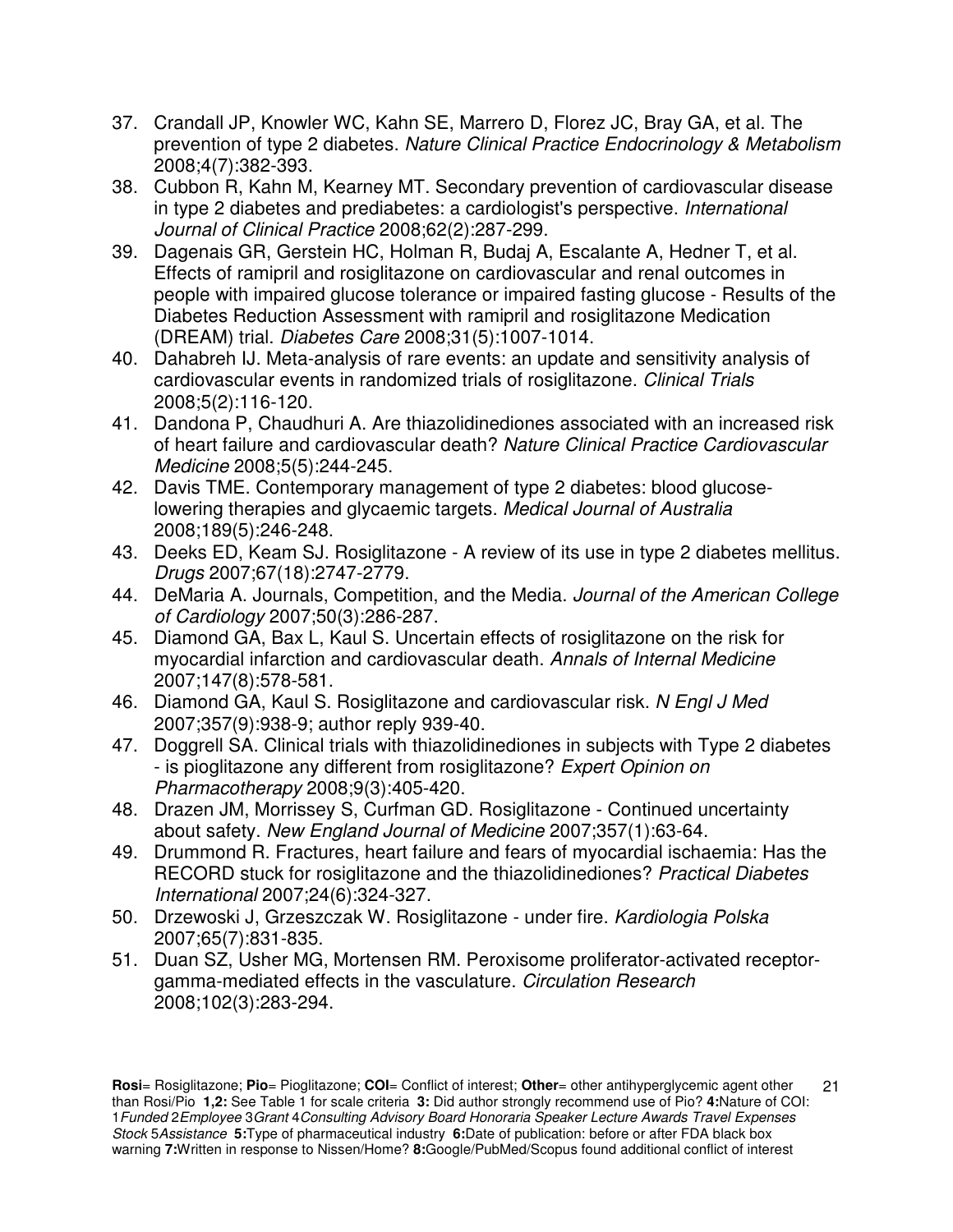- 52. Edwards KL, Alvarez C, Irons BK, Fields J. Third-line agent selection for patients with type 2 diabetes mellitus uncontrolled with sulfonylureas and metformin. Pharmacotherapy 2008;28(4):506-521.
- 53. Erdmann E, Wilcox RG. Weighing up the cardiovascular benefits of thiazolidinedione therapy: the impact of increased risk of heart failure. European Heart Journal 2008;29(1):12-20.
- 54. Eurich DT, McAlister FA, Blackburn DF, Majumdar SR, Tsuyuki RT, Varney J, et al. Benefits and harms of antidiabetic agents in patients with diabetes and heart failure: systematic review. British Medical Journal 2007;335(7618):497-501.
- 55. Faich GA, Stemhagen A. Cardiac safety of diabetes therapies and postmarketing requirements. Pharmacoepidemiology and Drug Safety 2008;17(8):787-789.
- 56. Fonseca VA, Kulkarni KD. Management of type 2 diabetes: Oral agents, insulin, and injectables. Journal of the American Dietetic Association 2008;108(4):S29- S33.
- 57. Fowler M. Diabetes treatment, Part 2: Oral agents for glycemic management. Clinical Diabetes 2007;25(4):131-134.
- 58. Fuster V, Farkouh ME. Faster publication isn't always better. Nat Clin Pract Cardiovasc Med 2007;4(7):345.
- 59. Gabor P. Rosiglitazone in the heat of the debate. Lege Artis Medicinae 2008;18(12):875-881.
- 60. Gerrits CM, Bhattacharya M, Manthena S, Baran R, Perez A, Kupfer S. A comparison of pioglitazone and rosiglitazone for hospitalization for acute myocardial infarction in type 2 diabetest. Pharmacoepidemiology and Drug Safety 2007;16(10):1065-1071.
- 61. Gerstein HC, Yusuf S. Does treatment with rosiglitazone increase cardiovascular risk of patients with type 2 diabetes melfitus? Nature Clinical Practice Endocrinology & Metabolism 2007;3(12):798-799.
- 62. Gilbert RE. Rosiglitazone: Opening Pandora's black box? Clinical Journal of the American Society of Nephrology 2007;2(6):1329-1331.
- 63. Giles TD, Miller AB, Elkayam U, Bhattacharya M, Perez A. Pioglitazone and heart failure: Results from a controlled study in patients with type 2 diabetes mellitus and systolic dysfunction. Journal of Cardiac Failure 2008;14(6):445-452.
- 64. Goldfine A. The rough road for rosiglitazone. Current Opinion in Endocrinology, Diabetes and Obesity 2008;15(2):113-117.
- 65. Graber MA, Darby-Stewart A, Dachs R. Choosing first-line therapy for management of type 2 diabetes. American Family Physician 2008;77(1):16-17.
- 66. Grant P. Rosiglitazone and cardiovascular disease: A diabetologist's perspective. Diabetes and Vascular Disease Research 2007;4(2):75-76.
- 67. Guay DRP. Geriatric pharmacotherapy updates. American Journal Geriatric Pharmacotherapy 2007;5(4):363-375.
- 68. Gunter K. A heart to heart on Avandia®. Evidence-Based Practice 2007;10(12):10-12.
- 69. Gysling E. Nothing but the truth? Pharma-Kritik 2007;28(20):77-78.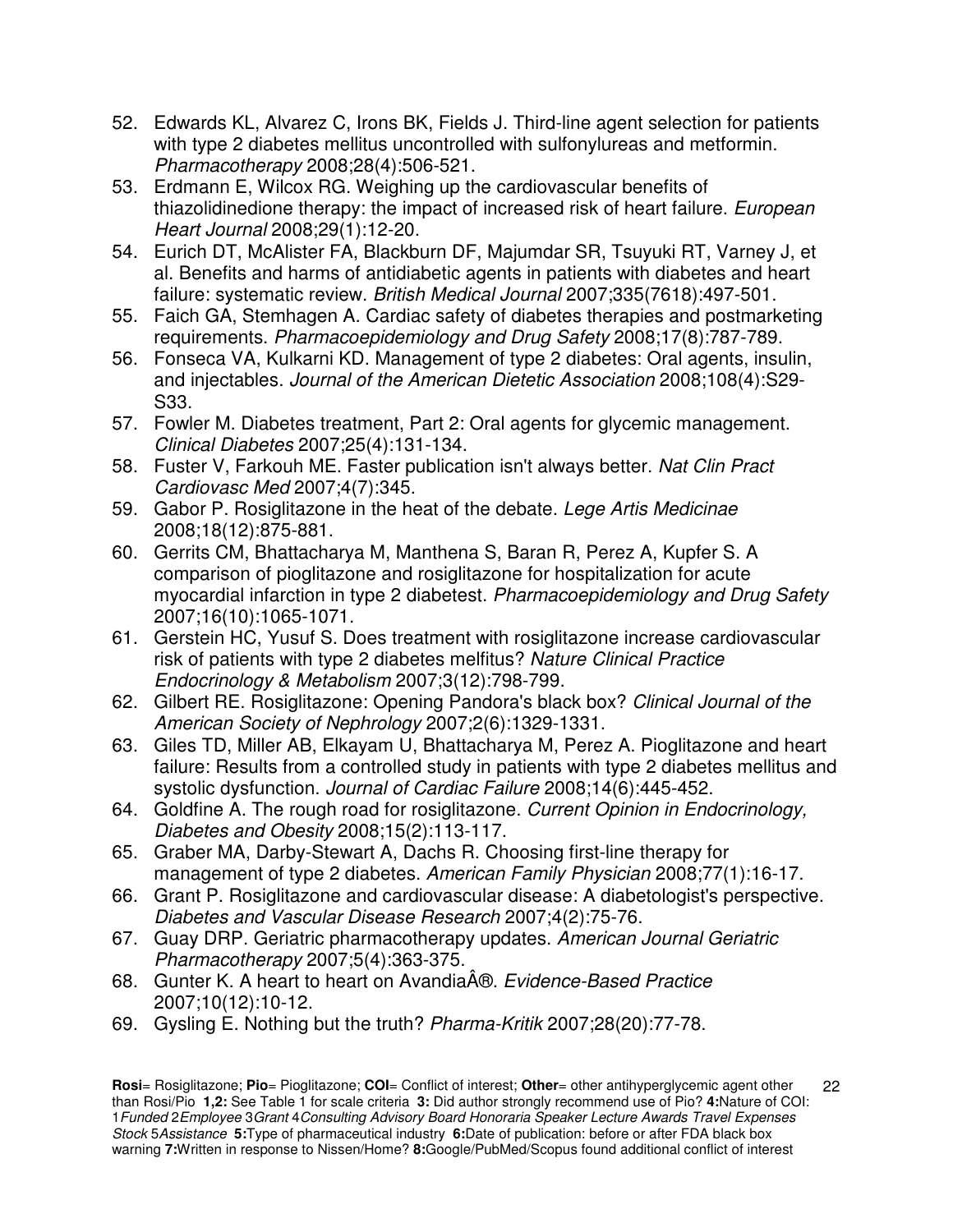- 70. Hakansson J. Replik: Varnings- signaler mťste tas pÅ¥ allvar! Lakartidningen 2007;104(43):3204.
- 71. Halse J. Glitazoner Igjen [4]. Tidsskrift for den Norske Laegeforening 2007;127(20):2707.
- 72. Hanefeld M. Is rosiglitazone associated with increased risk for cardiovascular events? . Nature Clinical Practice Cardiovascular Medicine 2007;4(12):648-649.
- 73. Hermansen K. Combining insulins with oral antidiabetic agents: Effect on hyperglycemic control, markers of cardiovascular risk and disease. Vascular Health and Risk Management 2008;4(3):561-574.
- 74. Hernandez AV, Walker E, Ioannidis JPA, Kattan MW. Challenges in meta-analysis of randomized clinical trials for rare harmful cardiovascular events: The case of rosiglitazone. American Heart Journal 2008;156(1):23-30.
- 75. Hielmesæth J. J. Hielmes $\tilde{A}$ <sup>th</sup> svarer [5]. Tidsskrift for den Norske Laegeforening 2007;127(20):2707.
- 76. Hjelmesæth J. Provides rosiglitazon increased risk for heart attack? Gir rosiglitazon økt risiko for hjerteinfarkt? Tidsskr Nor Lægeforen 2007;127:1809.
- 77. Hjelvin E. Antidiabetikum med  $\tilde{A}$  kt risiko for karsykdom [3]. Tidsskrift for den Norske Laegeforening 2007;127(22):2971-2972.
- 78. Hlatky MA, Bravata DM. Rosiglitazone increased heart failure but did not differ from metformin plus sulfonylurea for other CV outcomes at interim analysis. ACP J Club 2007;147(3):67.
- 79. Hoppe U. Reply. Erwiderung 2008;133(6):262-263.
- 80. Horng M. The conundrum of rosiglitazone. Journal of Clinical Outcomes Management 2007;14(7):378-379.
- 81. Hughes B. Of medicine and meta-analysis. Nature Reviews Drug Discovery 2008;7(5):376-377.
- 82. Jarvis S. Rosiglitazone and pioglitazone Where do we go from here? British Journal of Cardiology 2008;15(2):65-66.
- 83. Johnson EL. Treatment of diabetes in long-term care facilities: A primary care approach. Clinical Diabetes 2008;26(4):152-156.
- 84. Kageyama S. Thiazolidinedione Derivatives. Japanese Journal of Clinical Pharmacology and Therapeutics 2009;40(1):35-39.
- 85. Kahn SE, Cefalu WT. Glucose control, macro- and microvascular disease, and the food and drug administration: Let's keep our eye on the ball. Journal of Clinical Endocrinology & Metabolism 2008;93(10):3727-3729.
- 86. Kalaitzidis RG, Sarafidis PA, Bakris GL. Effects of Thiazolidinediones Beyond Glycaemic Control. Current Pharmaceutical Design 2009;15(5):529-536.
- 87. Kamalesh M. Heart failure in diabetes and related conditions. Journal of Cardiac Failure 2007;13(10):861-873.
- 88. Kapoor JR. Controversy over the cardiovascular effects of thiazolidinediones. American Journal of Medicine 2008;121(4):E7-E7.
- 89. Katz P. Diabetes and cardiovascular disease among older adults: An update on the evidence. Geriatrics and Aging 2008;11(9):509-514.

**Rosi**= Rosiglitazone; **Pio**= Pioglitazone; **COI**= Conflict of interest; **Other**= other antihyperglycemic agent other than Rosi/Pio **1,2:** See Table 1 for scale criteria **3:** Did author strongly recommend use of Pio? **4:**Nature of COI: 1Funded 2Employee 3Grant 4Consulting Advisory Board Honoraria Speaker Lecture Awards Travel Expenses Stock 5Assistance **5:**Type of pharmaceutical industry **6:**Date of publication: before or after FDA black box warning **7:**Written in response to Nissen/Home? **8:**Google/PubMed/Scopus found additional conflict of interest 23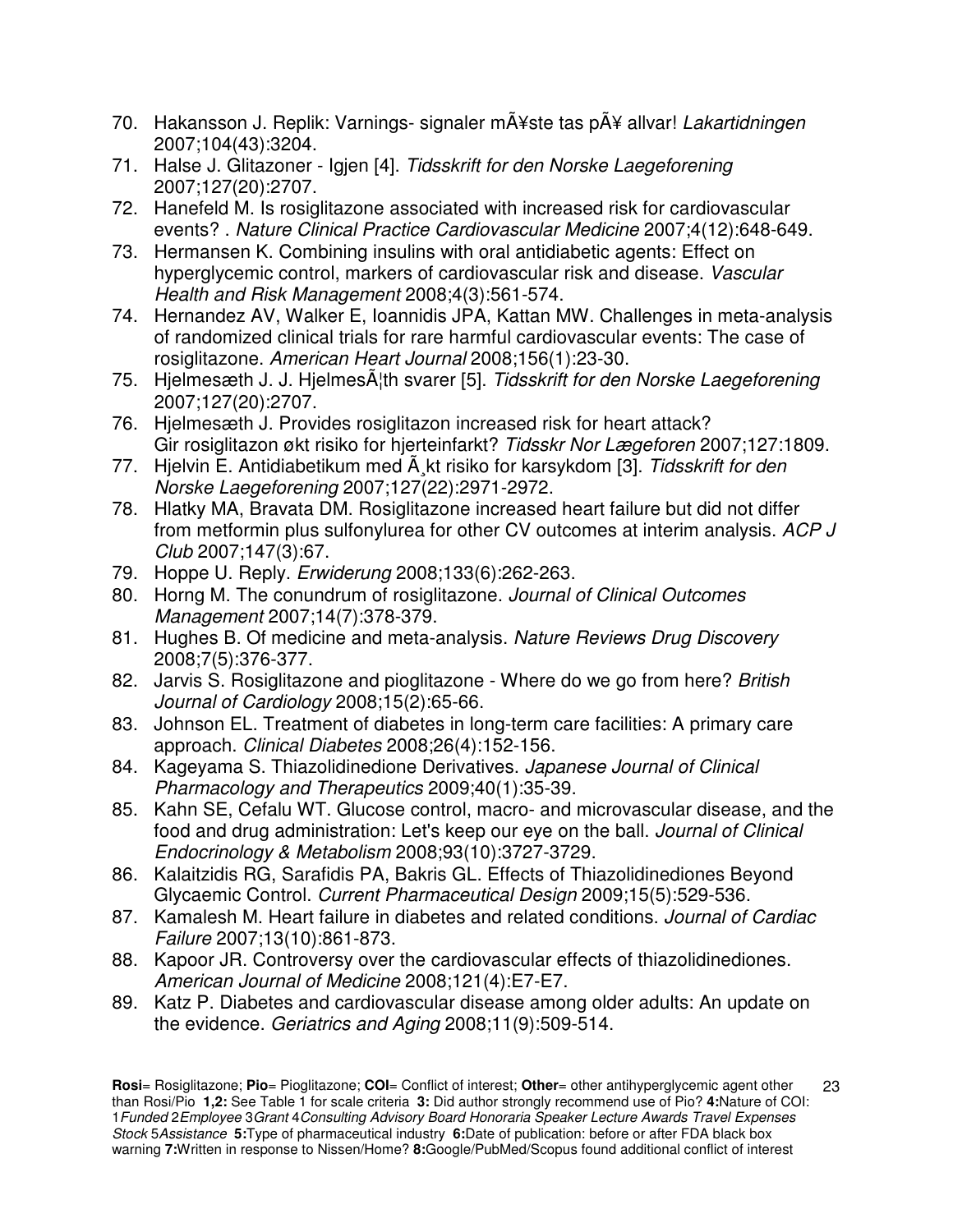- 90. Kaul SD, GA. Rosiglitazone and cardiovascular risk. Current Atherosclerosis Reports 2008;10(5):398-404.
- 91. Kaul SD, GA. Have the risks of rosiglitazone been exaggerated? Future Cardiology 2008;4(1):9-13.
- 92. Kazi D. Rosiglitazone and implications for pharmacovigilance. British Medical Journal 2007;334(7606):1233-1234.
- 93. Kenny C. Rosiglitazone and the thiazolidinediones: A changing context. Primary Care Diabetes 2007;1(4):185-186.
- 94. Khanderia U, Pop-Busui R, Eagle K. Comment: Thiazolidinediones in Type 2 Diabetes: A Cardiology Perspective REPLY. Annals of Pharmacotherapy 2009;43(2):392-393.
- 95. Khanderia U, Pop-Busui R, Eagle KA. Thiazolidinediones in type 2 diabetes: A cardiology perspective. Annals of Pharmacotherapy 2008;42(10):1466-1474.
- 96. Kirby M. Glitazones: Evidence to inform daily practice. Diabetes and Primary Care 2007;9(4):195-196+200+202.
- 97. Kiryluk K. Thiazolidinediones and fluid retention. Kidney International 2007;72(6):762-768.
- 98. Koro CE, Fu QG, Stender M. An assessment of the effect of thiazolidinedione exposure on the risk of myocardial infarction in type 2 diabetic patients. Pharmacoepidemiology and Drug Safety 2008;17(10):989-996.
- 99. Krall R. Cardiovascular safety of rosiglitazone. Lancet 2007;369(9578):1995-1996.
- 100. Krentz A. Thiazolidinediones: effects on the development and progression of type 2 diabetes and associated vascular complications. Diabetes-Metabolism Research and Reviews 2009;25(2):112-126.
- 101. Lago RM, Singh PP, Nesto RW. Congestive heart failure and cardiovascular death in patients with prediabetes and type 2 diabetes given thiazolidinediones: a metaanalysis of randomised clinical trials. Lancet 2007;370(9593):1129-1136.
- 102. Lancet EB. Rosiglitazone: seeking a balanced perspective. Lancet 2007;369(9576):1834.
- 103. Lee J. Evaluation of Thiazolidinediones on Cardiovascular Outcomes in Patients with Type 2 Diabetes Mellitus: A Systematic Review. Journal for Nurse Practitioners 2009;5(3):176-184.
- 104. Lehmann DF, Lohray BB. A lesson in moderation: Applying pharmacodynamics to clarify the relationship between thiazolidinediones and adverse vascular outcomes in type 2 diabetes. Journal of Clinical Pharmacology 2008;48(8):999-1002.
- 105. Lindberg M, Astrup A. The role of glitazones in management of type 2 diabetes. A DREAM or a nightmare? Obesity Reviews 2007;8(5):381-384.
- 106. Lipscombe LL. Thiazolidinediones: Do harms outweigh benefits? Canadian Medical Association Journal 2009;180(1):16-17.
- 107. Lipscombe LL, Gomes T, Levesque LE, Hux JE, Juurlink DN, Alter DA. Thiazolidinediones and cardiovascular outcomes in older patients with diabetes. Jama-Journal of the American Medical Association 2007;298(22):2634-2643.
- 108. Liu JP. Rethinking statistical approaches to evaluating drug safety. Yonsei Medical Journal 2007;48(6):895-900.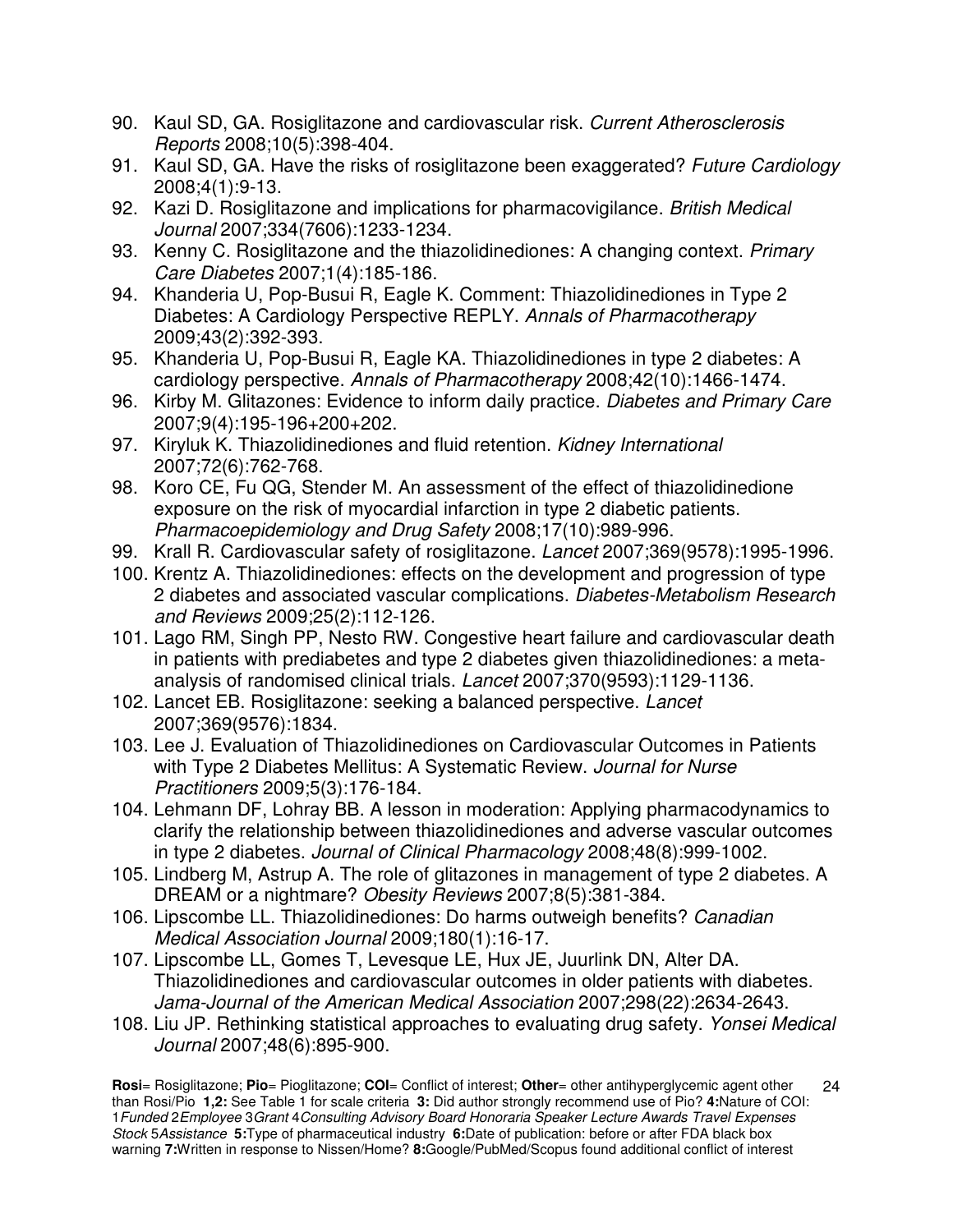- 109. Lopez CA, Kanna B. Low-dose rosiglitazone in patients with type 2 diabetes mellitus requiring insulin therapy. Archives of Internal Medicine 2008;168(5):548- 548.
- 110. Malesker M. Optimizing antidiabetic treatment options for patients with type 2 diabetes mellitus and cardiovascular comorbidities. Pharmacotherapy 2008;28(2):193-206.
- 111. Mankovsky B. Glitazones: Beyond glucose lowering! Diabetes and Metabolic Syndrome: Clinical Research and Reviews 2007;1(3):197-207.
- 112. Mannucci E. Pioglitazone and cardiovascular risk. A comprehensive meta-analysis of randomized clinical trials. Diabetes, Obesity and Metabolism 2008;10(12):1221- 1238.
- 113. Mannucci E, Monami M, Marchionni N. Rosiglitazone and cardiovascular risk. N Engl J Med 2007;357(9):938; author reply 939-40.
- 114. Margolis DJ, Hoffstad O, Strom BL. Association between serious ischemic cardiac outcomes and medications used to treat diabetes. Pharmacoepidemiology and Drug Safety 2008;17(8):753-759.
- 115. Martin S. Cardiovascular effects of glitazones: An exciting pharmaceutical drama with many acts. MMW-Fortschritte der Medizin 2007;149(46):26-27.
- 116. Marx N. Rosiglitazone and cardiovascular disease: A cardiologist's perspective. Diabetes and Vascular Disease Research 2007;4(2):80-81.
- 117. Marx N. Cardiovascular effects of glitazones. Medizinische Welt 2008;59(11):464- 467.
- 118. Matthaei S, Bierwirth R, Fritsche A, Gallwitz B, Haring HU, Joost HG, et al. Pharmacological Antihyperglycemic Therapy of Type 2 Diabetes mellitus Update of the Evidence-Based Guidelines of the German Diabetes Association. Diabetologie Und Stoffwechsel 2009;4(1):32-64.
- 119. Matthews DR, Tsapas A. Four decades of uncertainty: landmark trials in glycaemic control and cardiovascular outcome in type 2 diabetes. Diabetes & Vascular Disease Research 2008;5(3):216-218.
- 120. Mazza A. Update on Diabetes in the Elderly and the Application of Current Therapeutics. Journal of the American Medical Directors Association 2007;8(8):489-492.
- 121. Mazzone T. Prevention of macrovascular disease in patients with diabetes mellitus: Opportunities for intervention. American Journal of Medicine 2007;120(9):S26-S32.
- 122. McAfee ATa. Coronary heart disease outcomes in patients receiving antidiabetic agents. Pharmacoepidemiology and Drug Safety 2007;16(7):711-725.
- 123. McCullough P. The rosiglitazone meta-analysis. Reviews in Cardiovascular Medicine 2007;8(2):123-126.
- 124. McGuire D. Rosiglitazone and cardiovascular disease: An epidemiologist's perspective. Diabetes and Vascular Disease Research 2007;4(2):77-79.
- 125. McGuire DK, Inzucchi SE. New drugs for the treatment of diabetes mellitus Part I: Thiazolidinediones and their evolving cardiovascular implications. Circulation 2008;117(3):440-449.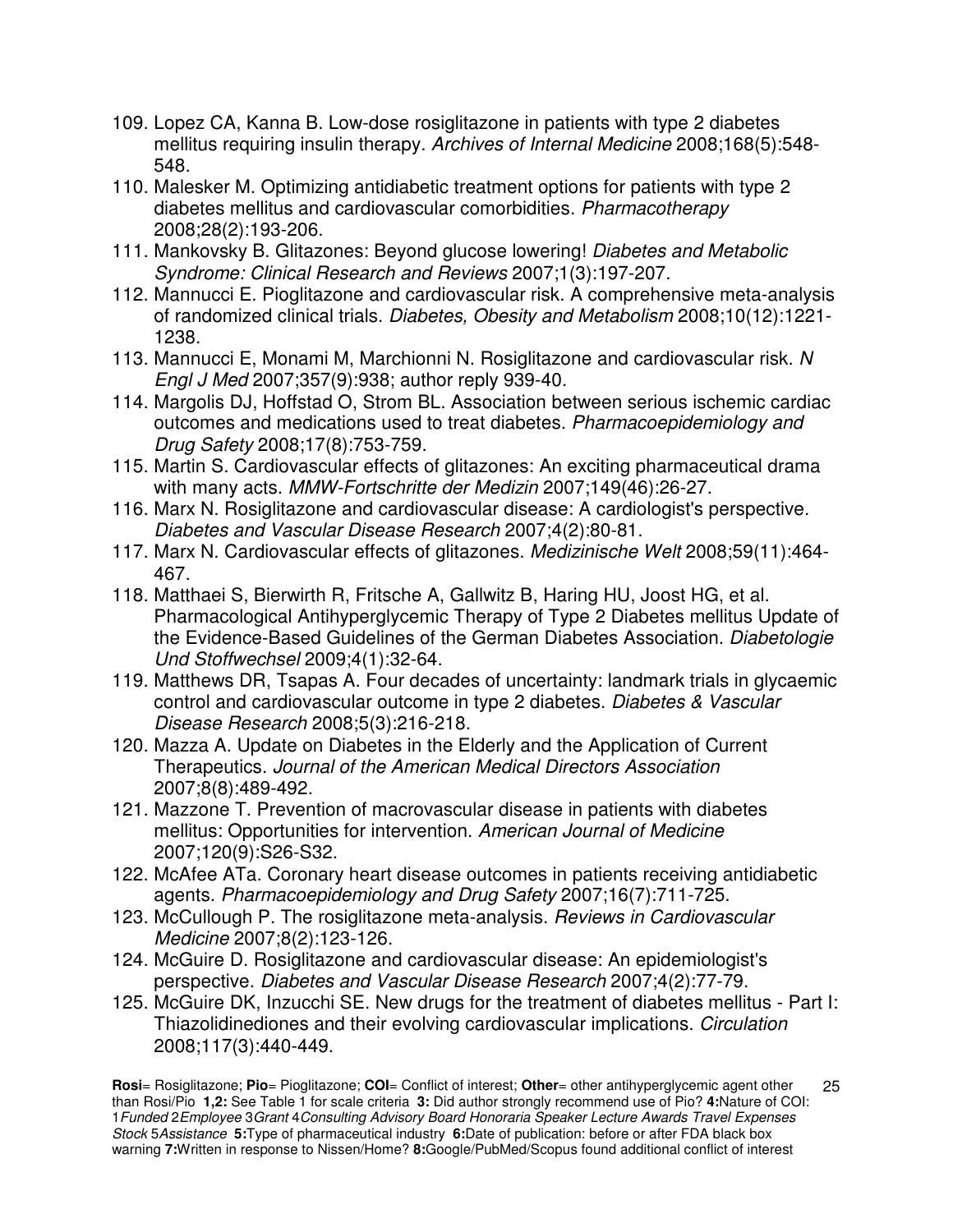- 126. Medical Letter oDaT. Thiazolidinediones and cardiovascular disease. Medical Letter on Drugs and Therapeutics 2007;49(1265):57-58.
- 127. Mendzelevski B. No supplement for safety. European Pharmaceutical Contractor 2008(47):85-86+88.
- 128. Meneghini LF, Florez H, Tamariz L. The Avandia debacle: Methodology and practical importance of the findings - Response. Southern Medical Journal 2007;100(11):1062-1063.
- 129. Merino Torres J. What every cardiologist should know about oral antidiabetics and insulin. Lo que el cardi $\tilde{A}$ <sup>3</sup>logo debe conocer sobre antidiab $\tilde{A}$ ©ticos orales e insulinas Rev Esp Cardiol Suppl 2007;7(H):49H-57H.
- 130. Mikhail N. Why should we avoid the use of rosiglitazone? Southern Medical Journal 2008;101(3):329-331.
- 131. Mikhail N. Cardiovascular safety of low-dose rosiglitazone. Archives of Internal Medicine 2008;168(1):109-109.
- 132. Misbin R. Lessons from the avandia controversy: A new paradigm for the development of drugs to treat type 2 diabetes. Diabetes Care 2007;30(12):3141- 3144.
- 133. Misra AKL. The rosiglitazone riddle: DREAMs and nightmares. Diabetes and Metabolic Syndrome: Clinical Research and Reviews 2007;1(3):193-195.
- 134. Mizuno CS, Chittiboyina AG, Kurtz TW, Pershadsingh HA, Avery MA. Type 2 diabetes and oral antihyperglycemic drugs. Current Medicinal Chemistry 2008;15(1):61-74.
- 135. Mohan V. The rosiglitazone controversy: The Indian perspective. Journal of Association of Physicians of India 2007;55(JULY):477-480.
- 136. Monami M, Marchionni N, Mannucci E. Winners and losers at the rosiglitazone gamble A meta-analytical approach at the definition of the cardiovascular risk profile of rosiglitazone. Diabetes Research and Clinical Practice 2008;82(1):48-57.
- 137. Mulrow CD, Cornell JE, Localio AR. Rosiglitazone: A thunderstorm from scarce and fragile data. Annals of Internal Medicine 2007;147(8):585-587.
- 138. Musini VM, Bassett KL, Tejani AM. Comment: Thiazolidinediones in type 2 diabetes: a cardiology perspective. Ann Pharmacother 2009;43(2):391-2; author reply 392-3.
- 139. Nathan DM. Rosiglitazone and cardiotoxicity Weighing the evidence. New England Journal of Medicine 2007;357(1):64-66.
- 140. Nathan DM, Buse JB, Davidson MB, Ferrannini E, Holman RR, Sherwin R, et al. Management of Hyperglycemia in type 2 diabetes: A consensus algorithm for the initiation and adjustment of therapy - Update regarding thiazolidinediones: A consensus statement from the American Diabetes Association and the European Association for the Study of Diabetes. Diabetes Care 2008;31(1):173-175.
- 141. Nathan DM, Buse JB, Davidson MB, Ferrannini E, Holman RR, Sherwin R, et al. Medical Management of Hyperglycemia in Type 2 Diabetes: A Consensus Algorithm for the Initiation and Adjustment of Therapy A consensus statement of the American Diabetes Association and the European Association for the Study of Diabetes. Diabetes Care 2009;32(1):193-203.

**Rosi**= Rosiglitazone; **Pio**= Pioglitazone; **COI**= Conflict of interest; **Other**= other antihyperglycemic agent other than Rosi/Pio **1,2:** See Table 1 for scale criteria **3:** Did author strongly recommend use of Pio? **4:**Nature of COI: 1Funded 2Employee 3Grant 4Consulting Advisory Board Honoraria Speaker Lecture Awards Travel Expenses Stock 5Assistance **5:**Type of pharmaceutical industry **6:**Date of publication: before or after FDA black box warning **7:**Written in response to Nissen/Home? **8:**Google/PubMed/Scopus found additional conflict of interest 26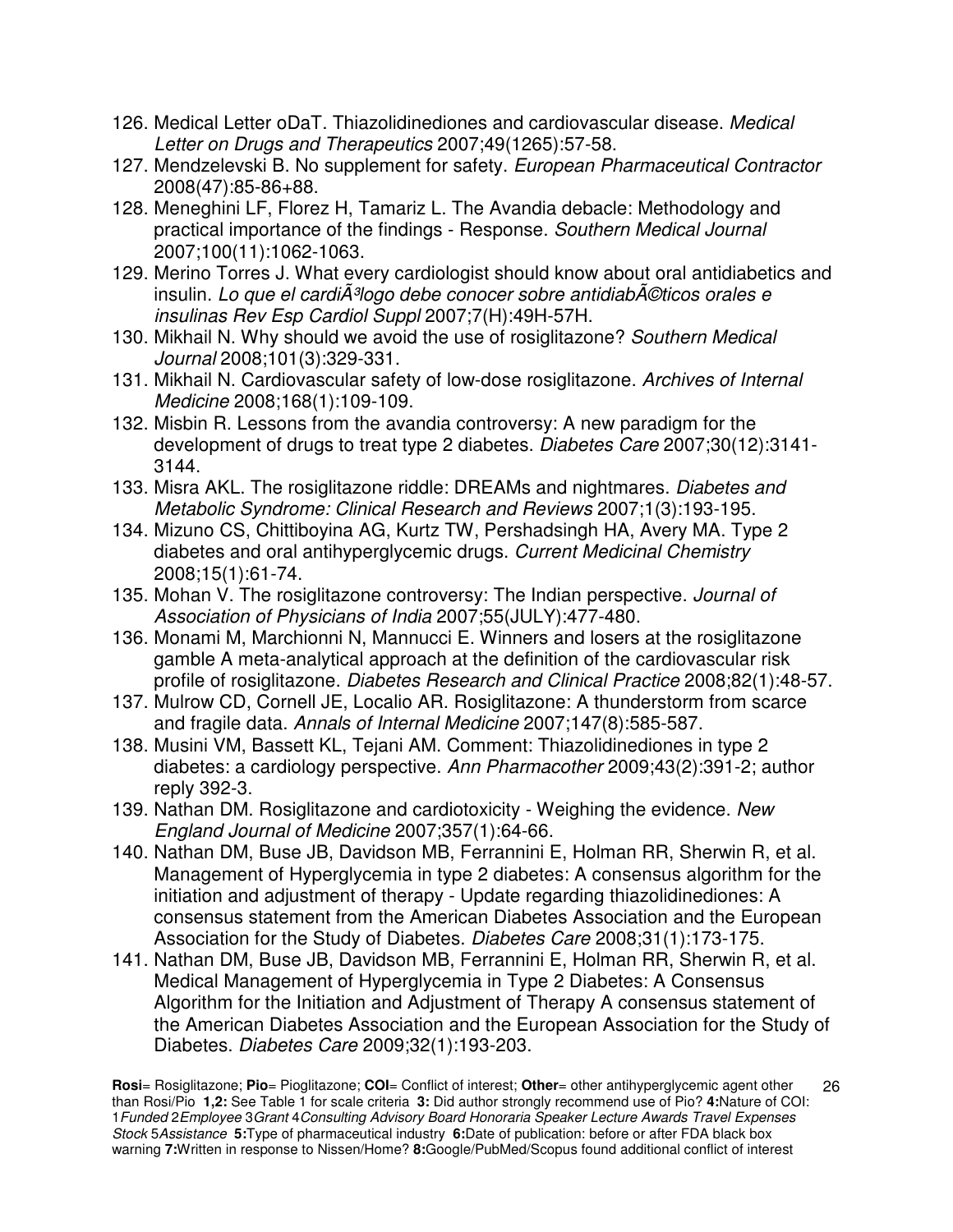- 142. Nessim F, Loney-Hutchinson L, McFarlane SI. What are the long-term cardiovascular effects of treatment with rosiglitazone? Curr Diab Rep 2008;8(3):201-2.
- 143. Nilsson PM. Thiazolidinediones for elderly patients with type 2 diabetes: Safe or not? Aging Health 2008;4(2):131-135.
- 144. Odegard P. Considerations for the pharmacological treatment of diabetes in older adults. Diabetes Spectrum 2007;20(4):239-247.
- 145. Odom J, Williamson B, Carter L. Rosiglitazone and pioglitazone in the treatment of diabetes mellitus. American Journal of Health-System Pharmacy 2008;65(19):1846-1850.
- 146. Padwal R. Thiazolidinediones increased risk for heart failure, myocardial infarction, and death in older patients with type 2 diabetes. Annals of Internal Medicine 2008;148(12).
- 147. Pais P. Rosiglitazone and cardiovascular disease Recent controversy. Indian Heart Journal 2008;60(3):241-244.
- 148. Pasmantier R. Weighing the benefits and risks of thiazolidinediones. Cardiology Review 2008;25(1):27-28.
- 149. Peter R, Cox A, Evans M. Management of diabetes in cardiovascular patients. Heart 2008;94(3):369-375.
- 150. Philippe J, Raccah D. Treating type 2 diabetes: how safe are current therapeutic agents? International Journal of Clinical Practice 2009;63(2):321-332.
- 151. Pierce S. A tale of two glitazones. Canadian Pharmacists Journal 2007;140(6):410.
- 152. Pignone M. Rosiglitazone appears to be associated withan increased risk of cardiovascular events. Clinical Diabetes 2007;25(4):123-124.
- 153. Psaty BM, Furberg CD. The record on rosiglitazone and the risk of myocardial infarction. New England Journal of Medicine 2007;357(1):67-69.
- 154. Psaty BM, Furberg CD. Rosiglitazone and cardiovascular risk. New England Journal of Medicine 2007;356(24):2522-2524.
- 155. Remigereau J, Bouquiaux, B., Siriwardana, M., Pautas, E. . Thiazolidinediones and cardiovascular outcomes in older patients with diabetes. Revue de Geriatrie 2009;34(1):61-63.
- 156. Repas TB. Think beyond the numbers, don't forget the patient. Journal of the American Osteopathic Association 2008;108(5 SUPPL 3):ii-S4.
- 157. Riccardi Ga. Glitazones and cardiovascular risk: Evidence-based evaluation. Giornale Italiano di Diabetologia e Metabolismo 2007;27(3):121-123.
- 158. Ripsin CM, Kang H, Urban RJ. Management of Blood Glucose in Type 2 Diabetes Mellitus. American Family Physician 2009;79(1):29-36.
- 159. Rizos CV, Elisaf MS, Mikhailidis DP, Liberopoulos EN. How safe is the use of thiazolidinediones in clinical practice? Expert Opinion on Drug Safety 2009;8(1):15-32.
- 160. Robinson J. Should we use PPAR agonists to reduce cardiovascular risk? PPAR Research 2008:891425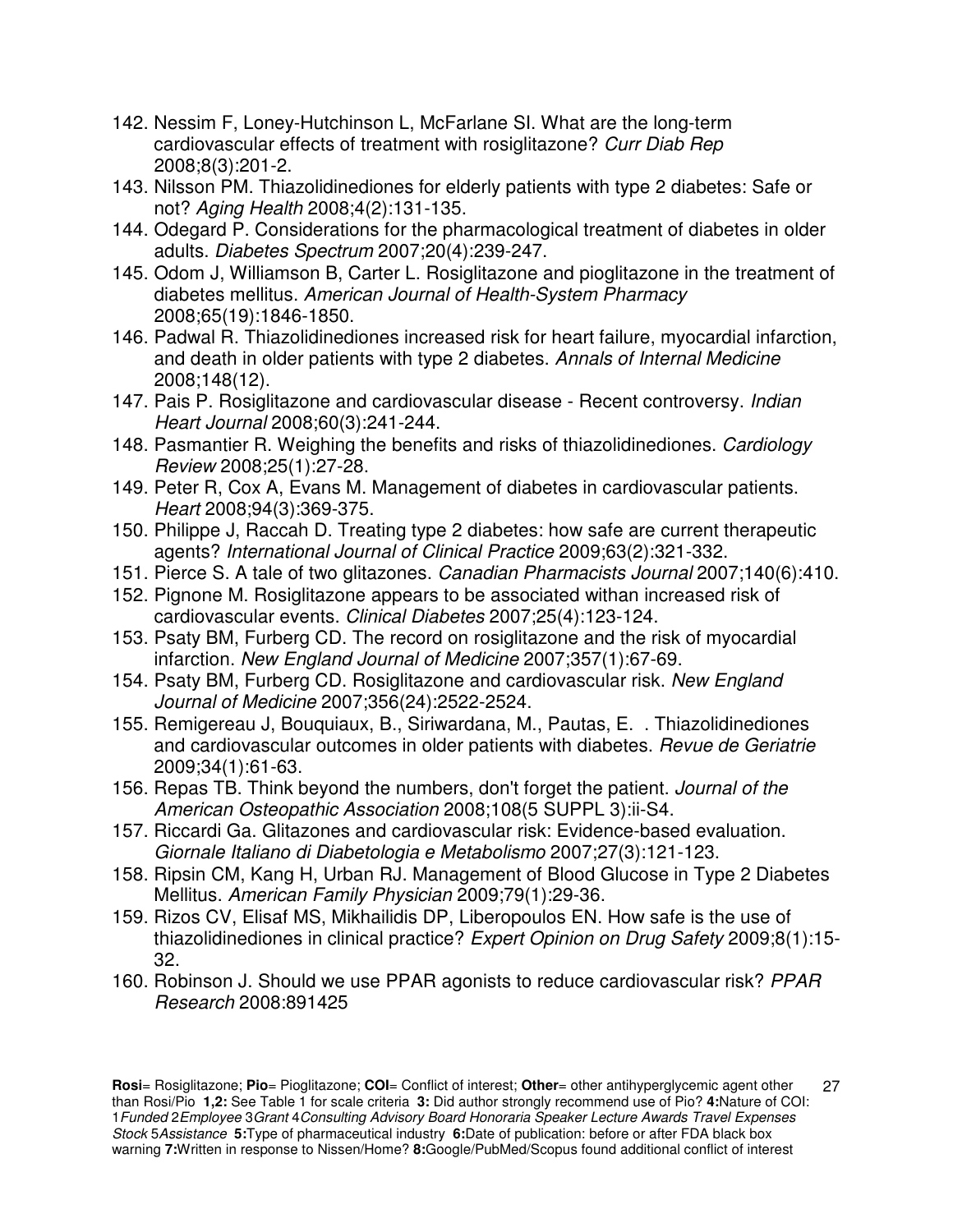- 161. Rohatgi A, McGuire DK. Effects of the thiazolidinedione medications on micro- and macrovascular complications in patients with diabetes - Update 2008. Cardiovascular Drugs and Therapy 2008;22(3):233-240.
- 162. Rosen CJ. The rosiglitazone story Lessons from an FDA advisory committee meeting. New England Journal of Medicine 2007;357(9):844-846.
- 163. Rottlaender D, Michels G, Erdmann E, Hoppe UC. Thiazolidinedione derivates a risk for cardiovascular disease? Deutsche Medizinische Wochenschrift 2007;132(49):2629-2632.
- 164. Rucker G, Schumacher M. Simpson's paradox visualized: The example of the Rosiglitazone meta-analysis. Bmc Medical Research Methodology 2008;8.
- 165. Ryder REJ. Rosiglitazone versus pioglitazone in relation to cardiovascular disease in type 2 diabetes: Primum non nocere. Practical Diabetes International 2007;24(8):422-425.
- 166. Sarafidis PA. Thiazolidinedione derivatives in diabetes and cardiovascular disease: an pdate. Fundamental & Clinical Pharmacology 2008;22(3):247-264.
- 167. Scheen AJ. Do thiazolidinediones increase the risk of congestive heart failure and cardiovascular death? Nature Clinical Practice Endocrinology & Metabolism 2008;4(5):260-261.
- 168. Selvin E, Bolen S, Yeh HC, Wiley C, Wilson LM, Marinopoulos SS, et al. Cardiovascular Outcomes in Trials of Oral Diabetes Medications - A Systematic Review. Archives of Internal Medicine 2008;168(19):2070-2080.
- 169. Shaw K. Rosiglitazone: The prescribing dilemma continues. Practical Diabetes International 2007;24(8):392.
- 170. Shenfield GM. Have glitazones lost their sparkle? Australian Prescriber 2008;31(3):58-59.
- 171. Shuster J. The rosigliazone meta-analysis. Diabetes Care 2008;31(3):e10.
- 172. Shuster JJ, Jones LS, Salmon DA. Fixed vs random effects meta-analysis in rare event studies: The Rosiglitazone link with myocardial infarction and cardiac death. Statistics in Medicine 2007;26(24):4375-4385.
- 173. Silverberg AB, Ligaray KPL. Oral diabetic medications and the geriatric patient. Clinics in Geriatric Medicine 2008;24(3):541-+.
- 174. Singh S. The safety of rosiglitazone in the treatment of Type 2 diabetes. Expert Opinion on Drug Safety 2008;7(5):579-585.
- 175. Singh S. Thiazolidinediones and cardiovascular disease: Balancing benefit and harm. Geriatrics and Aging 2008;11(3):179-183.
- 176. Singh S. Thiazolidinediones and cardiovascular outcomes in type 2 diabetes. Heart 2009;95(1):1-2.
- 177. Singh S, Loke YK, Furberg CD. Long-term risk of cardiovascular events with rosiglitazone - A meta-analysis. Jama-Journal of the American Medical Association 2007;298(10):1189-1195.
- 178. Sjoholm A. Glitazoner Ĥr mer Ĥn bara blodsocker- SĤnkare vid typ 2-diabetes. Lakartidningen 2007;104(43):3201-3203.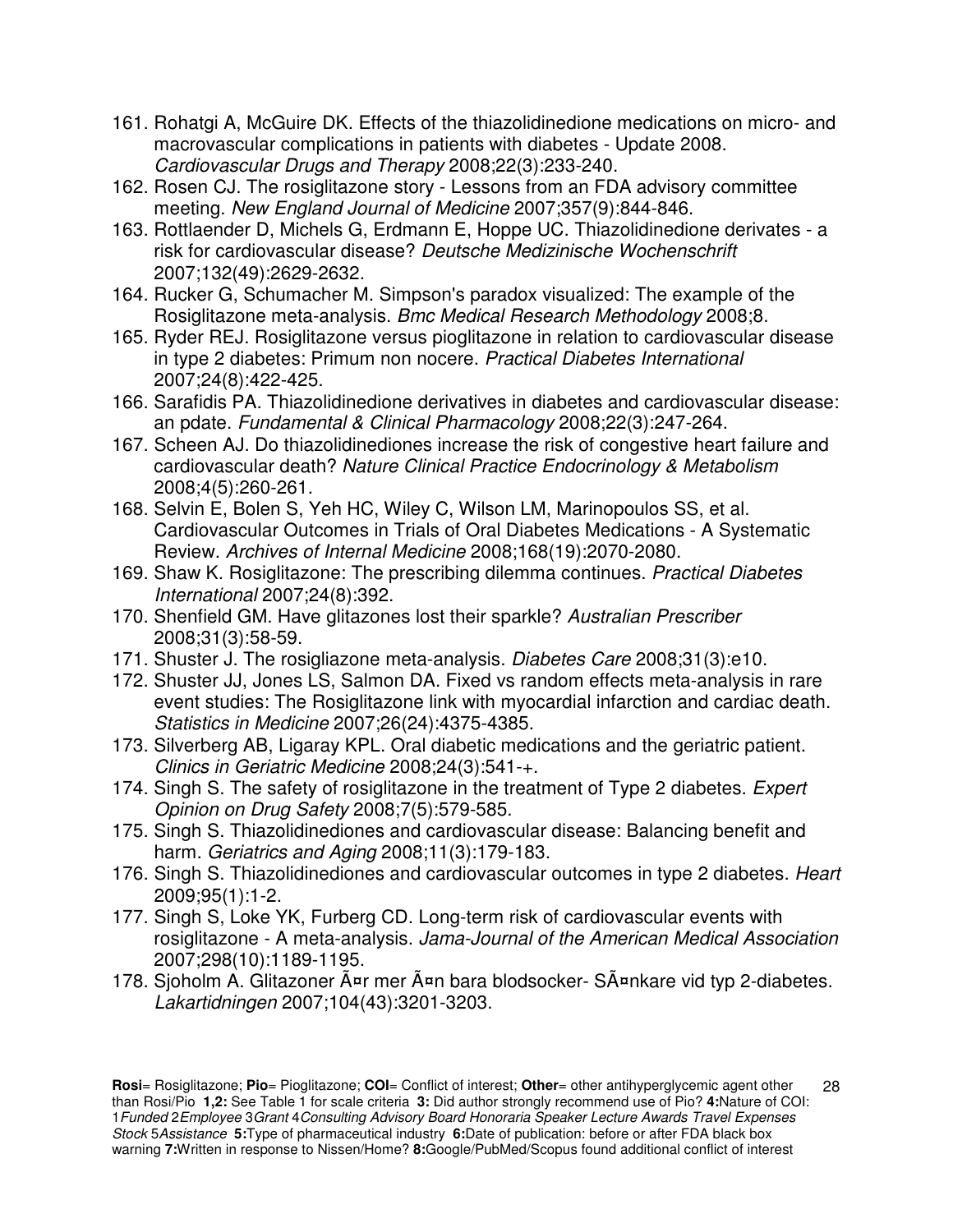- 179. Solomon DH, Winkelmayer WC. Cardiovascular risk and the thiazolidinediones Deja vu all over again? Jama-Journal of the American Medical Association 2007;298(10):1216-1218.
- 180. Stafylas PC, Sarafidis PA, Lasaridis AN. The controversial effects of thiazolidinediones on cardiovascular morbidity and mortality. International Journal of Cardiology 2009;131(3):298-304.
- 181. Steg PG, Marre M. Does PERISCOPE provide a new perspective on diabetic treatment? Jama-Journal of the American Medical Association 2008;299(13):1603- 1604.
- 182. Stockl KM, Le L, Zhang SA, Harada ASM. Risk of acute myocardial infarction in patients treated with thiazolidinediones or other antidiabetic medications. Pharmacoepidemiology and Drug Safety 2009;18(2):166-174.
- 183. Stolar MW, Hoogwerf BJ, Gorshow SM, Boyle PJ, Wales DO. Managing type 2 diabetes: Going beyond glycemic control. Journal of Managed Care Pharmacy 2008;14(5):S2-S19.
- 184. Strahlman E. Response to "Rosiglitazone no longer recommended". Lancet 2009;373(9663):544-544.
- 185. Strohmeyer T. Thiazolidinediones On the contribution in DMW 49/2007 Mail no. 4. Deutsche Medizinische Wochenschrift 2008;133(6):262-262.
- 186. Strohmeyer T. Glitazones. Deutsche Medizinische Wochenschrift 2008;133(6):262.
- 187. Stulc T, Ceska R. Rosiglitazone in the prevention of diabetes and cardiovascular disease: Dream or reality? Medical Science Monitor 2008;14(4):RA45-RA47.
- 188. Sulistio MS, Zion A, Thukral N, Chilton R. PPAR gamma Agonists and Coronary Atherosclerosis. Current Atherosclerosis Reports 2008;10(2):134-141.
- 189. Susman J. Rosiglitazone: Failure of oversight or demons imagined? Journal of Family Practice 2007;56(9):696-+.
- 190. Takano H, Komuro I. Peroxisome Proliferator-Activated Receptor gamma and Cardiovascular Diseases. Circulation Journal 2009;73(2):214-220.
- 191. Toth P. Avandia and risk for acute cardiovascular events: Science or sabotage? Journal of Applied Research 2007;7(2):147-149.
- 192. Triplitt C. Best practices for lowering the risk of cardiovascular disease in diabetes. Diabetes Spectrum 2008;21(3):177-189.
- 193. Unger J. Diagnosis and management of type 2 diabetes and prediabetes. Primary Care 2007;34(4):731-+.
- 194. Vaccaro O, Riccardi G. Thiazolidinediones and cardiovascular risk: Will the evidence so far available modify treatment strategies for type 2 diabetes? Nutrition Metabolism and Cardiovascular Diseases 2008;18(2):85-87.
- 195. Virally M, Guillausseau PJ. Controversy : rosiglitazone increases myocardial infarction risk. Sang Thrombose Vaisseaux 2007;19(7):345-346.
- 196. Waksman JC. Cardiovascular risk of rosiglitazone: another perspective. Journal of Pharmacy and Pharmacology 2008;60(12):1573-1582.
- 197. Wick-Urban B. Rosiglitazone increases the risk of cardiovascular diseases. Rosiglitazon: Diabetikerherz in gefahr. Pharmazeutische Zeitung 2008;153(8):26- 27.